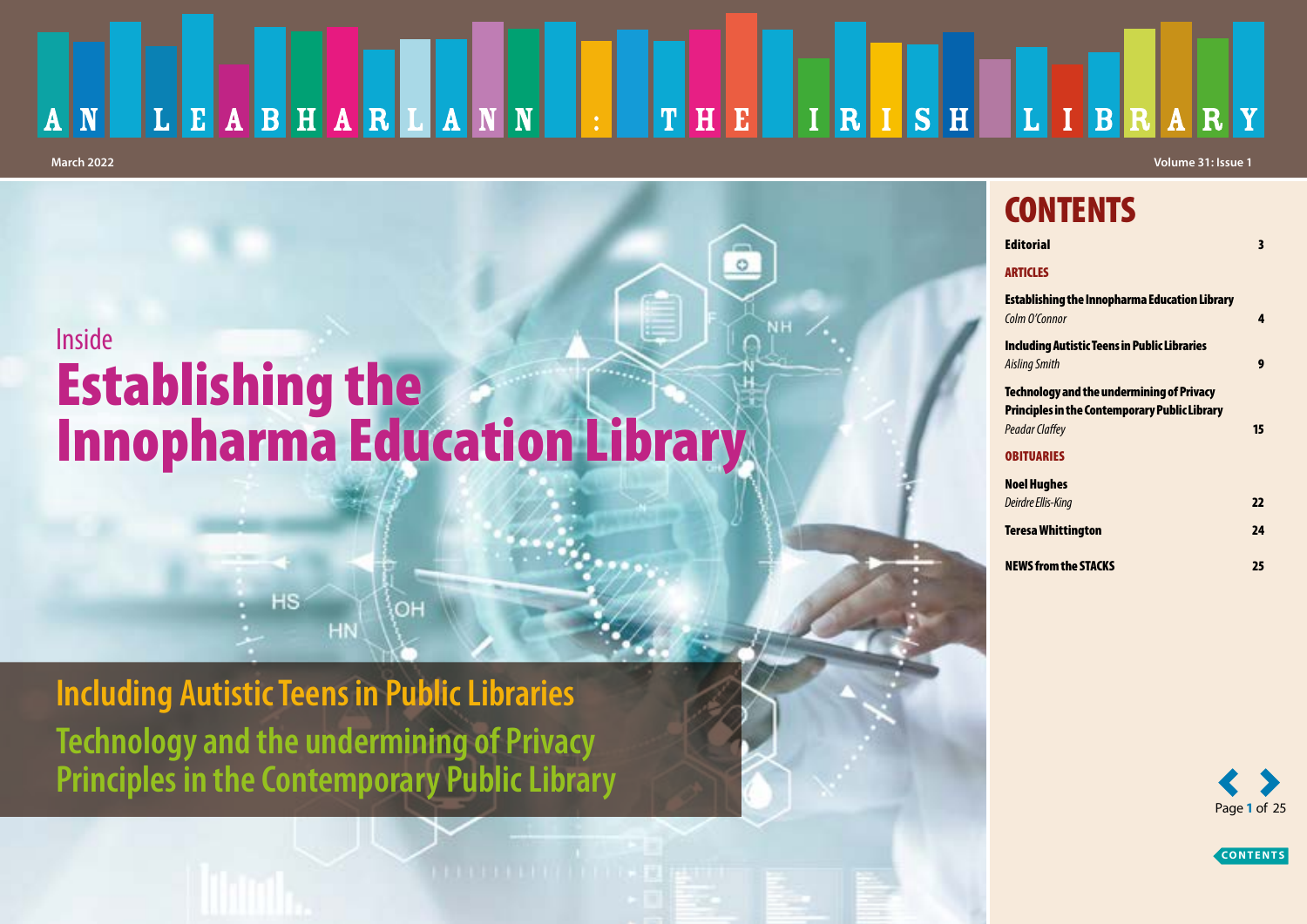### **ibrary Association of Ireland,** *Cumann Leabharlann na hÉireann,* **c/o 138-144 Pearse Street, Dublin 2 www.libraryassociation.ie**

*An Leabharlann: The Irish Library* is published by The Library Association of Ireland and The Chartered Institute of Library and Information Professionals (Ireland). ISSN: 2009-6062. Editor: Marjory Sliney. Editorial Board: Fintan Bracken (IT, Carlow), Kate Kelly (Royal College of Surgeons in Ireland), Claire Milliken (Northern Ireland Assembly), Philip Russell (TU Dublin, Tallaght),

## Brendan Teeling (Dublin City Public Libraries).

### Production/Distribution

Distribution: Gillian Kerins OA Manager: Vacant Proofreading: Jenny Stokes Design: Noel Smyth

### **Frequency**

*An Leabharlann: The Irish Library* is published twice a year in March and October.

### Acknowledgements

*Photos: all photos supplied by authors.*

## **Guidelines For Contributors**

*An Leabharlann: The Irish Library* publishes articles on libraries, librarianship and related topics of interest to the library and information community on the island of Ireland. The Editorial Board invites original, unpublished articles for publication. Articles should be between **1,500** and **3,000** words. Occasionally, longer articles may be published.

### Articles

- Manuscripts will be reviewed by the Editorial Board.
- Authors are asked to submit an informative abstract of not more than 200 words. Authors are responsible for the accuracy of statements and references in their articles.
- Images which visually support the article are welcomed. Authors should also submit a photograph of themselves. Original photographs and/or high-resolution scans (300 dpi) would be most helpful.

### Format

- Manuscripts should be submitted by email attachment or on disc as Word document only. Text should be formatted in Times New Roman 12pt, doublespaced, with margins of 2.54cm (i.e. standard A4 margins). Formatting of text (e.g. italics and bold) should be kept to a minimum.
- Authors should provide their name, organization, position and the title of the article at the top of the first page. If the article was presented at a conference, details of the sponsoring organization, the date and title of the conference should be given.
- Book reviews should include the full title, author or editor, publication details and price.
- Conference reports should include details such as the sponsoring organization, the date, place and title of the conference.

### **Style**

- Microsoft Word and other word processing programs allow for a language to be selected. Please ensure that the language selected is either UK or Ireland English (i.e. NOT United States English).
- The Oxford Style Manual should be followed for acronyms, capitalization, captions, punctuation, quotations and tables.
- *An Leabharlann: The Irish Library* uses the Harvard system for references.

### Editing

- *An Leabharlann: The Irish Library* reserves the right to make revisions and amendments.
- Substantive changes to articles will be discussed with the author. For consistency, all material submitted will be copy-edited.
- For additional information on style and referencing, please consult: Ritter, R.M. (Ed.). (2003) The Oxford Style Manual. Oxford: OUP

### Copy Deadlines

- 31 July 2022 for October 2022 issue
- 31 December 2022 for March 2023 issue



**31 – 1** *March 2022*



Page **2** of 25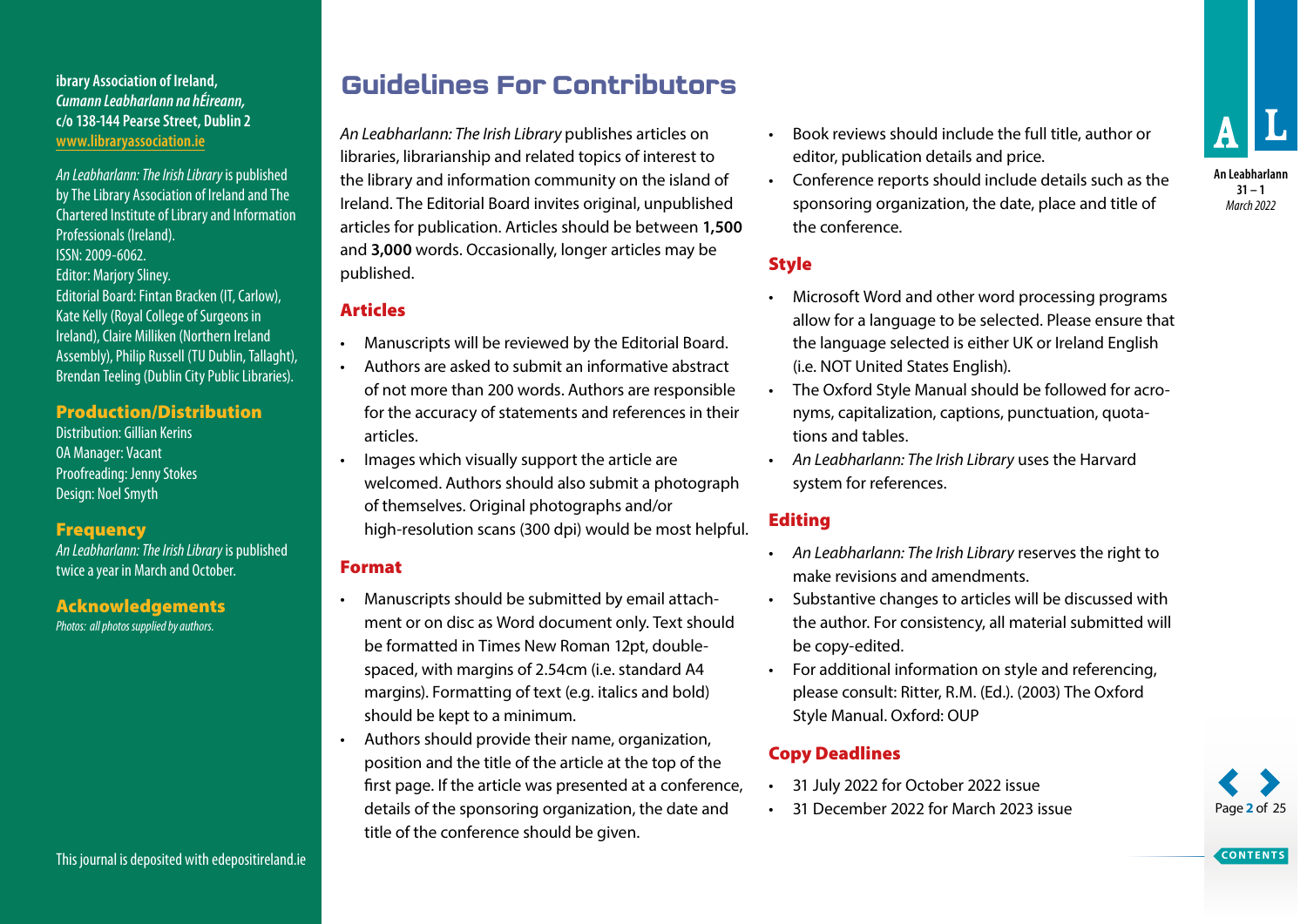# <span id="page-2-0"></span>**Editorial**

### **Editorial, Vol 31 (1), March 2022**

**2022 marks an important year in Ireland. IFLA will be held in Dublin for the first time. Census 2022 will be held on Sunday, 3rd April. This is significant as the Census of 2021 was cancelled due to the pandemic.**

**The pandemic is not over and daily case numbers are increasing.** 

**From becoming expert in various aspects of COVID-19, we are now becoming familiar with the ideas of geopolitics. The war in Ukraine has put added pressure on oil and gas supplies whose prices were already increasing before the invasion. Supply chains have been disrupted because of prices and this will lead to shortages of some foodstuffs globally. Supply chains had already been disrupted with the blocking of the Suez Canal for six days by the shipping container Ever Given. The effects of this incident (2021) which cost the global economy some 10m dollars a day are still being felt especially in the shortage and prices of building materials.**

**As people strive for survival in Ukraine, the Ukraine Library Association conference has been cancelled. However, many public libraries are still open and are providing shelter for women and children in their storage spaces below ground. Children can borrow books from the shelves so there is some semblance of normality.** 

**With the use of social media and the speed of action in the war, there are several opportunities for fake news. There was much evidence of this during the pandemic but it would seem to have escalated now. The role of libraries in informing citizens about media literacy comes into sharp focus.** 

**While many colleagues will have seen the destruction of residential apartment blocks in towns and cities, we do not yet know the extent of casualties.**

**At this stage (late March 2022) there would not appear to be any reliable statistics in relation to fatalities, less in relation to civic buildings. We do know that many public buildings-hospitals, medical centres and schools have been bombed. The Ukraine Library Association has provided a map of damaged cultural buildings on their website- [https://uaculture.org/organisations/](https://uaculture.org/organisations/ukrainian-library-association/) [ukrainian-library-association/](https://uaculture.org/organisations/ukrainian-library-association/)**

**One of the first casualties in war is the truth. We know from media reports that Russia has blocked access to reliable media. State-sponsored Television news reports are what the Russian people are being permitted to access. Quite apart from media literacy concerns, there is state censorship.**

**Here various scams have proliferated- text messages purporting to be from a government department, mobile and landline phone calls from unknown sources. Cyber attacks are becoming more frequent, the latest of which was on the Rehab Group site. The attack on the HSE last May did untold damage to the health services.**

**Articles covered in this issue include the establishment of a new education, research and technology college in South Dublin. The needs of autistic teenagers using public libraries are considered. This article is timely as in recent years monies have been made available to purchase specific items for autistic children.**

**The third article is philosophical and suggests that the principles of privacy in public libraries be re-examined. Based on the ALA** *Bill of Rights* **and the** *Code of Ethics* **published in the 1930s, it is suggested that privacy codes need to be updated, particularly in the light of changing attitudes and changing library systems. The LAI Code of Ethics is available here: [https://www.libraryassociation.ie/wp-content/](https://www.libraryassociation.ie/wp-content/uploads/2018/11/Code-of-Professional-Practice-2013_council-approved.pdf) [uploads/2018/11/Code-of-Professional-Practice-2013\\_council](https://www.libraryassociation.ie/wp-content/uploads/2018/11/Code-of-Professional-Practice-2013_council-approved.pdf)[approved.pdf](https://www.libraryassociation.ie/wp-content/uploads/2018/11/Code-of-Professional-Practice-2013_council-approved.pdf)**

#### **It is revised periodically.**

**While some forthcoming conferences are listed in** *News from the Stacks* **section as usual, the most important LIS conference in Ireland this year is** IFLA WLIC 2022**. Details of the dates, registration and programme will be available on the conference website:<https://2022.ifla.org/>**

**It is hoped that LAI and CILIP Ireland colleagues will try to attend all or part of the conference. IFLA WLIC conferences are great opportunities for the exchange of ideas, to hear keynote speakers, to meet international colleagues, to form friendships. The accompanying exhibition and poster display are essential parts of the IFLA experience. There is also the opportunity to become involved in IFLA committees.** 

**Hope to see you at the Convention Centre in July.**

*Marjory Sliney, Editor, [editor@libraryassociation.ie](mailto:editor%40libraryassociation.ie?subject=)*



Page **3** of 25

**CONTENTS**

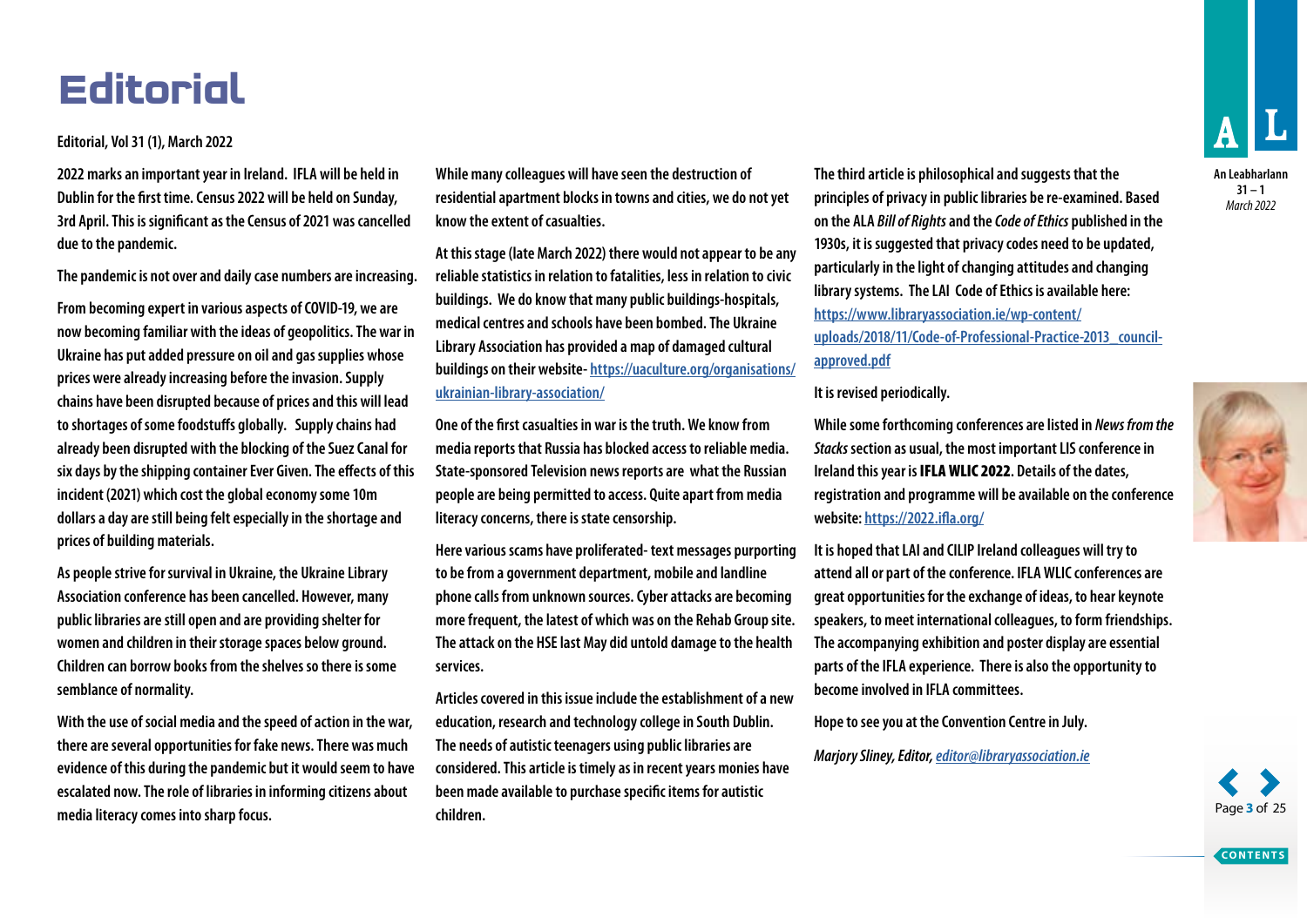<span id="page-3-0"></span>

# **Establishing the Innopharma Education Library**

### **Colm O'Connor**

#### Context

Innopharma Education is an Irish owned education, research and technology institute with a focus on the pharmaceutical, MedTech and food industries. Established in 2010 as part of the Innopharma Group, over the past decade the College has become one of the top institutions serving these sectors in Ireland through strategic collaborations with partners. In cooperation with Griffith College and Technological University Dublin (formerly ITT Dublin), Innopharma Education has developed and delivered QQI validated and recognised qualifications, ranging from NFQ Level 6 Certificates to NFQ Level 9 Master of Science awards. Innopharma Education currently has approximately 1500 students enrolled on its programmes.

In October 2020, Innopharma Education achieved success in Stage 1 of QQI's Initial Access to Programme Validation process, gaining approval of its institutional capacity and quality assurance procedures. Subsequently, the College had its initial programme of education and training validated in September 2021, which is an NFQ Level 6 Higher Certificate in Process Digitisation. In between these events, in March 2021, a librarian was appointed to the College staff to establish a library service that would serve staff and students across its programmes. The librarian would be the sole librarian in the institution and would report to the Head of Teaching & Learning.

### Where will the library be?

One of the first questions facing the librarian was what type of library should be established – physical or online? The library needed to support the programmes at Innopharma, which are purposefully designed for delivery in a flexible, blended mode. Blended delivery modes are appropriate to the needs and preferences of the College's learners, who are typically (though not exclusively) mature, part-time and regionally

**An Leabharlann 31 – 1** *March 2022*

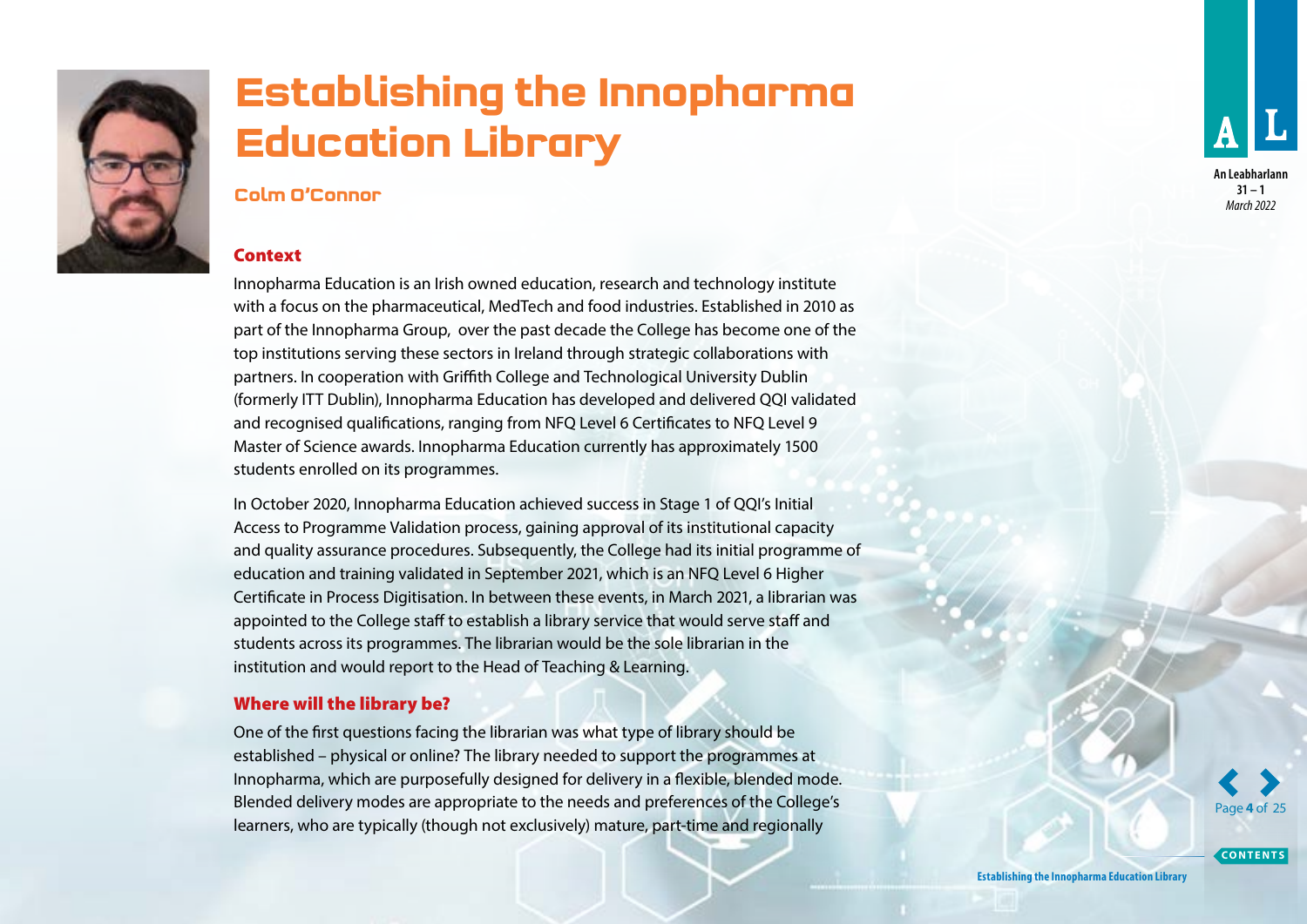located. An online library – where resources as well as instructional and guidance material would be available 24/7 - was clearly the most suitable form of library to support our learners.

Having decided an online library was the best fit for Innopharma, the librarian next considered what Innopharma students needed from a library. From talking to staff and students three major themes emerged:

- **1** Well organised and easily findable resources presented via a user-friendly interface
- **2** Seamless off-site access to Library content
- **3** A wide range of resources

### Library Systems

To achieve these three goals, the systems infrastructure needed to be developed, namely an Integrated Library System (ILS) and an authentication solution. In addition, the patron facing online library would need to be built and resources sourced.

In terms of an Integrated Library System the main priorities were userfriendliness (both for the librarian and patrons), scalability, future proofing and cost. A number of systems were considered including Liberty, Heritage and KOHA. All three included common modules such as acquisitions, cataloguing, circulation and an OPAC. Costs varied widely and generally included an implementation fee and an annual fee.

Ultimately, KOHA, an Open-Source ILS first developed in 1999 and used by many libraries worldwide, was chosen as the ILS. There were a number of reasons for this, one of which was its extremely strong track record in Ireland and across the world. In Ireland it is used by both large and small libraries including the Irish Hospice Foundation (IHF), the Irish Management Institute

(IMI), the Institutes of Technology and the Health Service Executive (HSE). The fact that it is used by such a wide range of libraries demonstrates its scalability – this was an important consideration for Innopharma Education which aims to grow rapidly in the short to medium term. As part of the selection process the librarian also talked to other librarians using the potential systems – those using KOHA were overwhelmingly positive in their feedback, with particular praise reserved for the user-friendliness of the ILS.

The fact that KOHA could be implemented, hosted and supported by a local company (Interleaf, based in Bray Co. Wicklow) was also a plus point as was the cost - the Total Cost of Ownership (TCO) of KOHA was significantly lower than the alternatives considered. Another advantage of KOHA was the active online community of users as well as the regular release of updates for the software – this last point made KOHA reassuringly future proof.

Implementation of KOHA was extremely smooth. Working with Interleaf and the Instructional Designer at Innopharma, Danielle O'Rourke, the system was customised to our needs. In terms of the interface, this resulted in a simplified search screen with a colour scheme matching the institutions Moodle design. A book carousel and a Quote of the Day feature were also added to the home screen – both of which can be seen below (Figure 1).





**An Leabharlann 31 – 1** *March 2022*

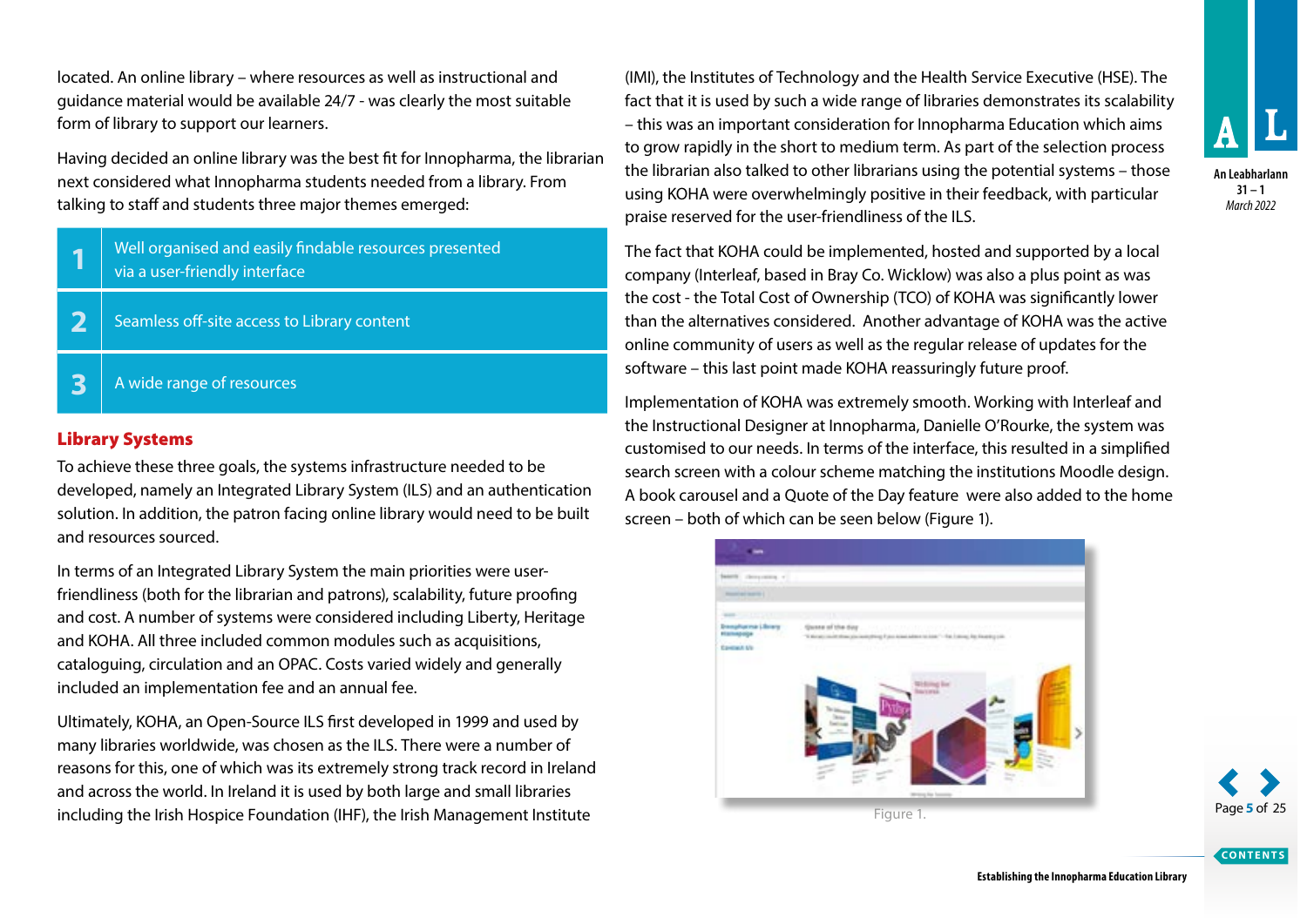

### Authentication Solution

To provide seamless and secure off-site access to library content an authentication solution was required. This would allow patrons to gain access to library-subscribed resources and from the vendors point of view would mean they were assured that only registered users from Innopharma Education were accessing their content.

The major considerations for an authentication solution for the Innopharma Education library were security, user-friendliness, flexibility and cost.

Two possible solutions were investigated; EZproxy & OpenAthens. EZproxy is an Internet Protocol (IP)-based authentication solution – that is, it grants access based on IP address and it has, until recently, been one of the more popular authentication systems for libraries. However, in the last few years many libraries have moved away from solutions based on IP authentication; one of the reasons for this is that 'IP authentication…no longer adheres to best online security practices' (Arsenault et al 2020).

The other possibility was OpenAthens – this is a newer authentication technology based on Security Assertion Markup Language (SAML) authentication. Investigating the two possibilities it became clear that OpenAthens was the superior solution. Its SAML technology allowed a single sign-on with institutional credentials to both Moodle and all library subscribed resources. In terms of security SAML based authentication systems are both more secure and provide better privacy for the end user – a 2019 US National Information Standards Organization report found that 'SAML federated authentication provides enhanced end-to-end traceability and

more targeted forensic data to assist in detecting compromised accounts, while maintaining privacy' (NISO 2019).

Another advantage was simplicity – the vendor claimed once OpenAthens had been implemented it would be able to be administered by one non-systems librarian without extensive technical knowledge. This was confirmed through speaking to librarians using OpenAthens in other small libraries around the country. The flexibility of OpenAthens was also appealing; it gave the ability to group users and thus restrict users to certain resources- this is something that will appeal to many institutions like Innopharma Education which have many different cohorts and categories of user (e.g. students, staff, graduates etc.).

Costs for EZProxy and Open Athens were similar so given the multiple advantages offered by OpenAthens this was the option chosen. Arsenault et al. (2019) believe that libraries will increasingly move away from IP authentication to Single Sign On (SSO) solutions such as OpenAthens 'in order to increase accessibility, usability, personalization, and security for end users.' The implementation of OpenAthens required more technical knowledge than that of KOHA so the Librarian worked with the IT Manager Peter Jones and our software partner Inneall along with the OpenAthens implementation team. There was also some input required from our Ebook vendors in order to perfect access to certain resources. The OpenAthens implementation project ran concurrently with other projects and was completed over the summer of 2021.

The third major goal was to build a wide range of resources. Students on Innopharma Education courses run in collaboration with Griffith College and Technological University Dublin have access to the libraries and resources at these institutions as well as the Innopharma library but students on the Page **6** of 25

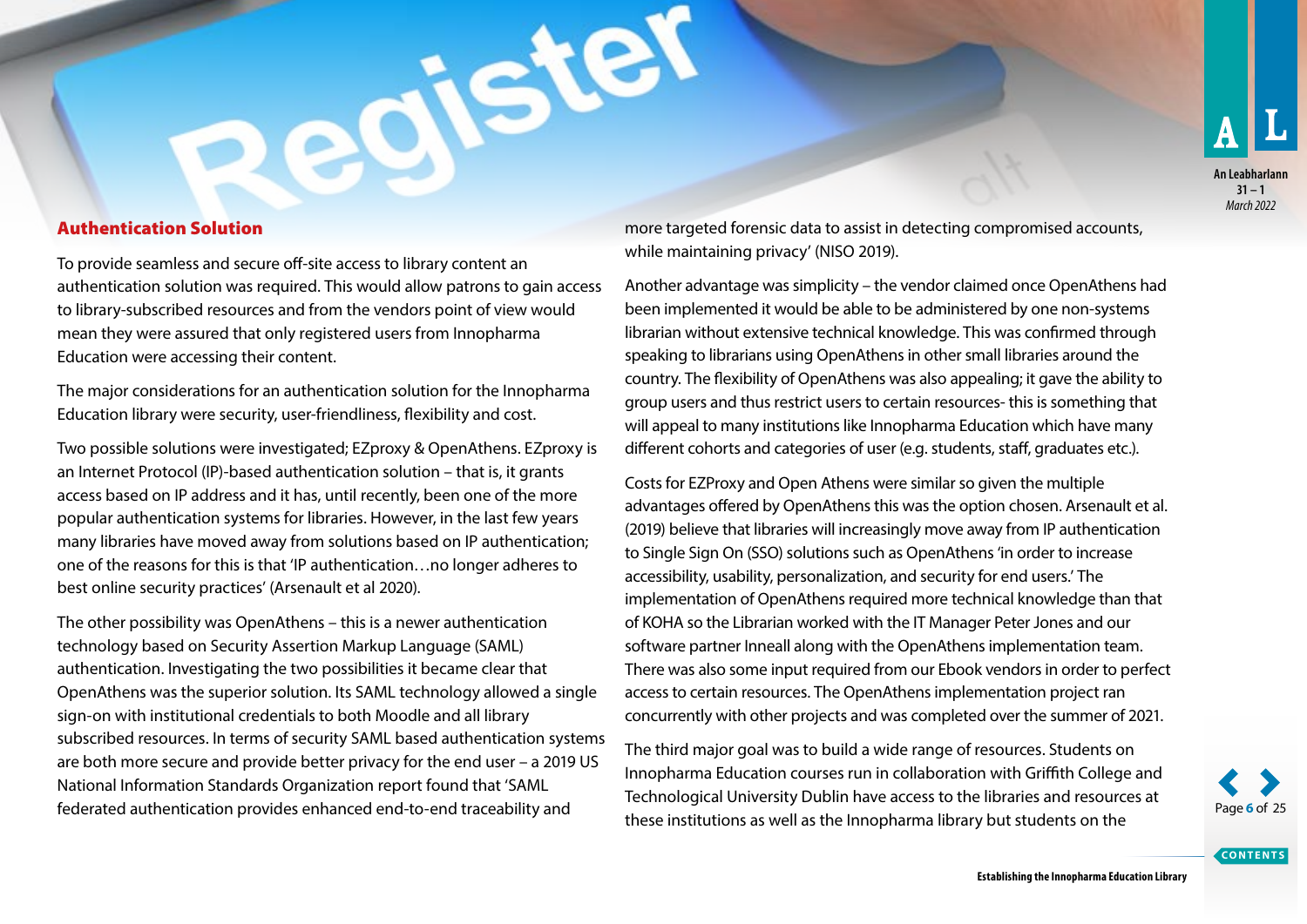Innopharma run QQI approved course (Higher Cert in Science in Process Digitisation) rely solely on resources supplied by Innopharma Education. eBooks were identified as a key resource type needed for this course and module reading lists were supplied to the librarian. Accounts were established with three major vendors - ProQuest, EBSCO and Browns Books. Of the 42 books on the reading lists supplied, 36 were available as eBooks from at least one of these 3 vendors.

In addition to eBooks purchased from vendors a selection of Open Access resources were identified as being useful for Innopharma students. Links to Open Access journal collections such as Directory of Open Access Journals (DOAJ), MDPI Journals, Frontiers, Elsevier Open Access Journals were made available to students. Open Access book collections, such as Directory of Open Access Books (DOAB), Digital Book Index and Open Textbook Library as well as links to sites such as OpenDOAR and RIAN were also added to the online library. A number of particularly relevant Open Access books were also handpicked from these collections and added to the Library catalogue.

### Website & Guides

Innopharma Education uses a customised version of Moodle called Innoskills. As students were used to accessing their module information through Innoskills it was decide the online library would fit best here. A Library module



was created and made 'common' - that is everyone at Innopharma Education would have access to it. A number of sections were created within the library module, these included sections on academic writing, academic integrity, finding information, information literacy, avoiding plagiarism and using Zotero. Within these sections, guides, lessons and useful links related to the topics were created as well as short videos, created using Loom. Loom is an extremely user-friendly video creation tool that allows high-quality videos to be produced quickly and easily by anyone with even basic computer skills. Lecturers on Innopharma Education programmes were also consulted as to useful websites for their subjects and these were added to a section in the online library also.

### Integrating the Library into the Organisaton

As Innopharma Education had never previously had a library it was necessary to integrate it into the organisational structure. The library now has a place on the Institution's Academic Council and is represented on a number of working groups such as the Teaching & Learning Committee and the Academic Integrity Committee. Representation on these groups enables the librarian to advocate for the library as well as share their knowledge and expertise across the college, ultimately ensuring a better service to staff and students.

### Introducing the library to staff and students

The library at Innopharma Education serves three streams of students, those on Innopharma's own accredited course, those studying on Innopharma/ Griffith College programmes and those studying on Innopharma / Technological University Dublin programmes. Students on all of these programmes are introduced to the librarian at induction, where they are given an overview of the online library and introduced to the various ways the library can help them in their studies. They are also given a presentation on academic integrity by the librarian - being introduced to this topic on their first day underlines the importance Innopharma places on this.

To support lecturers, and in turn their students, a system of customised Figure 1. **Assess in a set of a set of generic presentations on** assessment supports has been developed. A set of generic presentations on



**An Leabharlann 31 – 1** *March 2022*



Page **7** of 25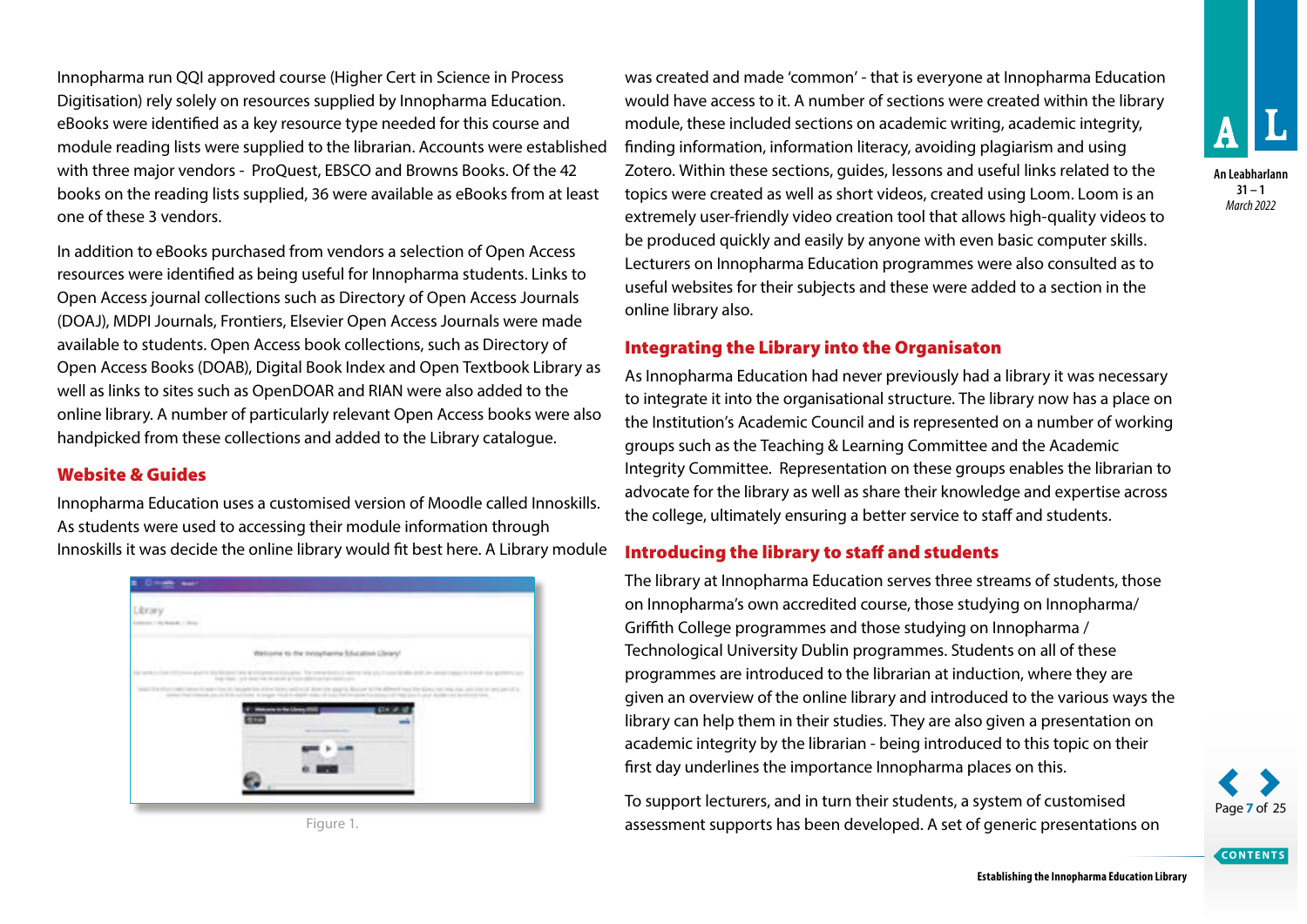topics such as academic integrity, academic writing, Zotero and information literacy have been created – these can be customised to the specific needs of different lecturers and their students and then delivered to students by the librarian or the lecturer. In addition, all sections within the online library are available to lecturers to take, customise and integrate within their own online module spaces.

The librarian has also worked with the Learner Support Coordinator, Alexandra Anton, to develop a series of Academic & Study Skills workshops. These are weekly workshops open to all students focusing on key skills they will need throughout their academic career. In keeping with Innopharma's focus on flexible and blended learning all these workshops are recorded and are available to view at any time from the online library.

All these supports have had the added benefit of promoting the library and the librarian to staff and students within the College – this was particularly important given the recent establishment of the role.

### One year in

Twelve months in, the Innopharma Education library is up and running and is an established part of the institution. The online library on Innoskills is well used by students and every incoming student is introduced to the library and the librarian. KOHA and Open Athens are functioning flawlessly with no technical issues to report thus far. The Academic & Study skills workshop series has proved extremely popular with students and the librarian has given a number of guest lectures to students on topics such as academic integrity, referencing and researching. The library is represented on several working groups in the college including the Academic Council.

Establishing the Innopharma Library has been challenging yet extremely rewarding; it has allowed me to use the skills I have developed working in a number of different library roles since 2008. I was also able to use learnings from the MLIS in UCD, which I completed in 2010 – my thesis was on the use of Open Source Integrated Library Systems in Irish Libraries so it was very satisfying to get the chance to implement such a system. I am extremely

grateful to Innopharma for giving me such an exciting opportunity - it is not often one has an opportunity to build a library from the ground up and I hope I have repaid this trust by creating a library the college can be proud of and one which will grow alongside the institution.\*

*Colm O'Connor MA MLIS, College Librarian at Innopharma Education, Dublin*

\* The author would particularly like to thank Cathy Peck, who was his manager throughout 2021 and gave him such great support and encouragement.

### References

- Jeff Arsenault, Angela Dresselhaus, Shoko Tokoro & Kristen Twardowski (2020) The Authentication Landscape in 2019: One Does Not Simply Walk into Order, The Serials Librarian, 78:1-4, 168-172, DOI: 10.1080/0361526X.2020.1728733
- National Information Standards Organization (2019) Recommended Practices for Improved Access to Institutionally-Provided Information Resources Available at: https:// groups.niso.org/apps/group\_public/download.php/21892/NISO\_RP-27-2019\_RA21\_ Identity\_Discovery\_and\_Persistence.pdf Accessed 3rd January 2022





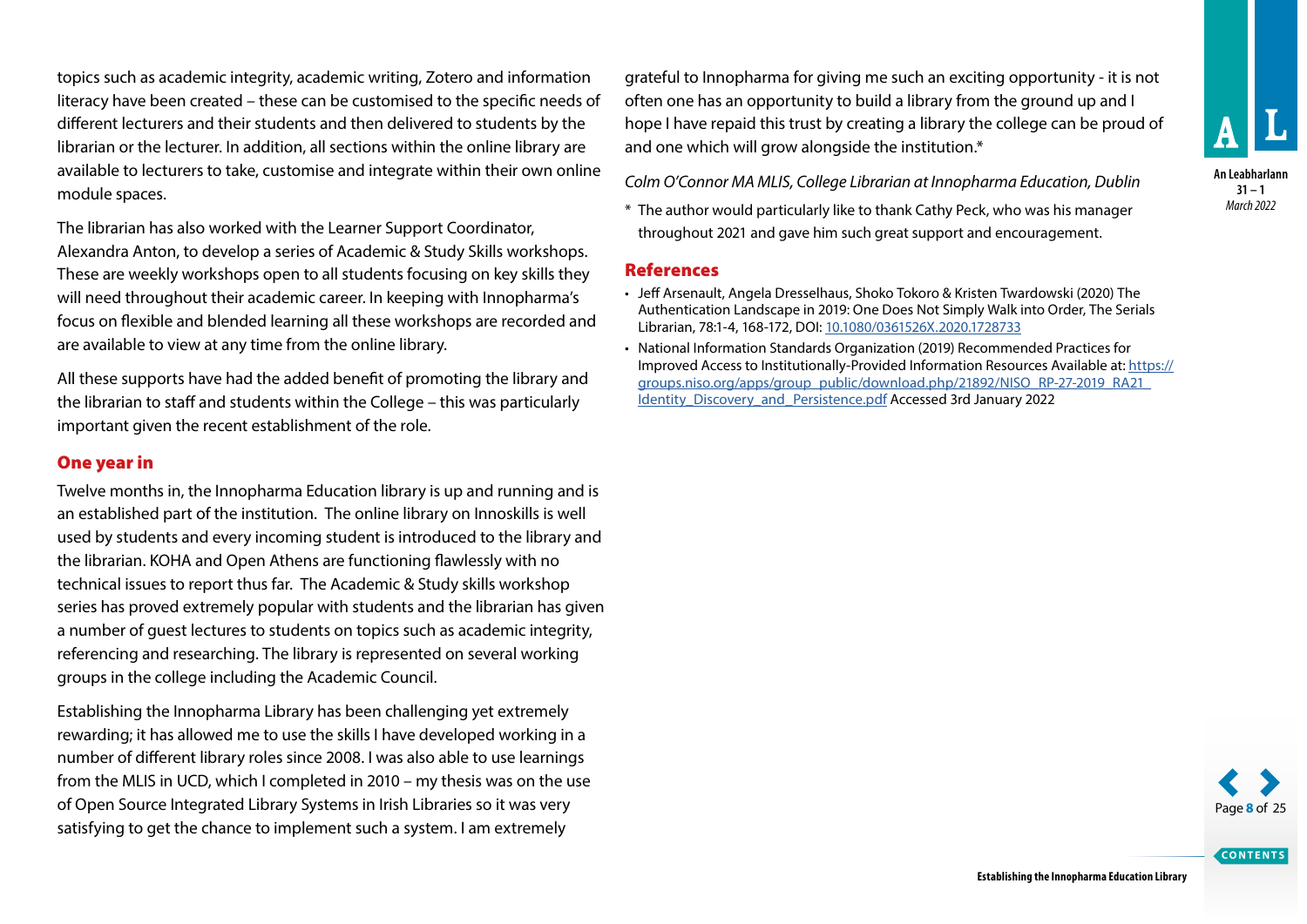



<span id="page-8-0"></span>

## **INCLUDING AUTISTIC TEENS IN LIBRARIES\***

**Aisling Smith**

### Abstract

This article discusses the needs of autistic teenagers with low support needs and how best to cultivate and promote inclusivity in libraries to better serve this vulnerable sector of the community. Librarians should endeavour to understand the difficulties they encounter and how to minimize factors that might exacerbate these issues if autistic adolescents are to feel welcome and accepted.

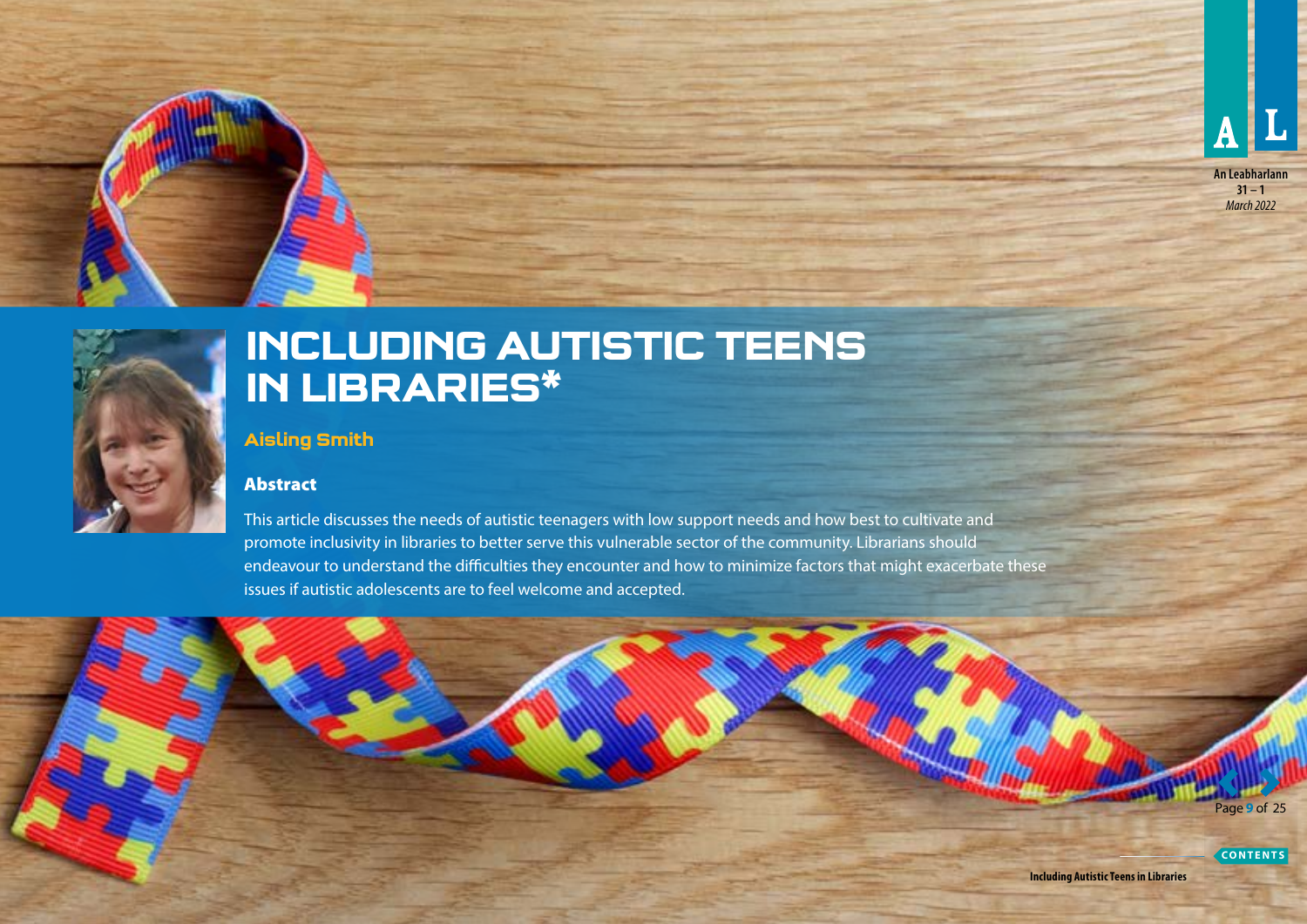### Understanding Autism and Autistic Teens

**AsIAm**, Ireland's national autistic charity explains autism as "a neurological difference that many people are born with which affects how they experience the world around them and how they communicate with others". Autistic people are not abnormal, they "just think or communicate differently than neurotypical people" (AsIAm – What is autism, 2021a). Autistic self-advocates claim that using person centred language when referring to the autistic community invalidates autistic people as it creates an impression that autism is an illness or something that can be overcome (Anderson, 2018; AsIAm, 2021c; Grandin & Panek, 2014; Lawrence, 2013; Tumlin, 2019). Autism is not a temporary affliction, it affects every aspect of a person's life so just as one does not refer to a deaf person as a person with deafness, one should not refer to an autistic person as a person with autism. The prevalence of one or more co-morbid clinical psychiatric disorders especially anxiety related conditions, is very high amongst autistic children and adolescent (Sharma et al.,2018; Van Steensel et al, 2011; Van Steensel & Heeman, 2017) Both autistic adults and children experience high levels of anxiety" (AsIAm – Autism and anxiety management strategies, 2021b) while not always severe enough to be classified as a clinical condition. Autistic people often have difficulty understanding what is actually being said to them as they tend to be very literal (Lawson, 2012; Lund, 2018). Lawson (2012) explains that an autistic person might appear rude by not responding promptly or appearing to ignore a question, but it is a coping strategy as they might not know how to answer correctly and have become too anxious to speak. Whilst in the past libraries were places where patrons had to be quiet, nowadays libraries are busy places with bright lights and lots of activities and events for various interest groups, making it very daunting for autistic users as they do not know what to expect or how they should behave (Edwards, 2018; Grandin and Panek, 2013). Autism can cause individuals to be either "over- or undersensitive to sensory stimuli such as lights, colours, sounds, smells, touch and taste and have difficulty in filtering desirable from undesirable input" (Andrews, 2016, p109) sometimes leading to becoming overwhelmed and meltdowns.







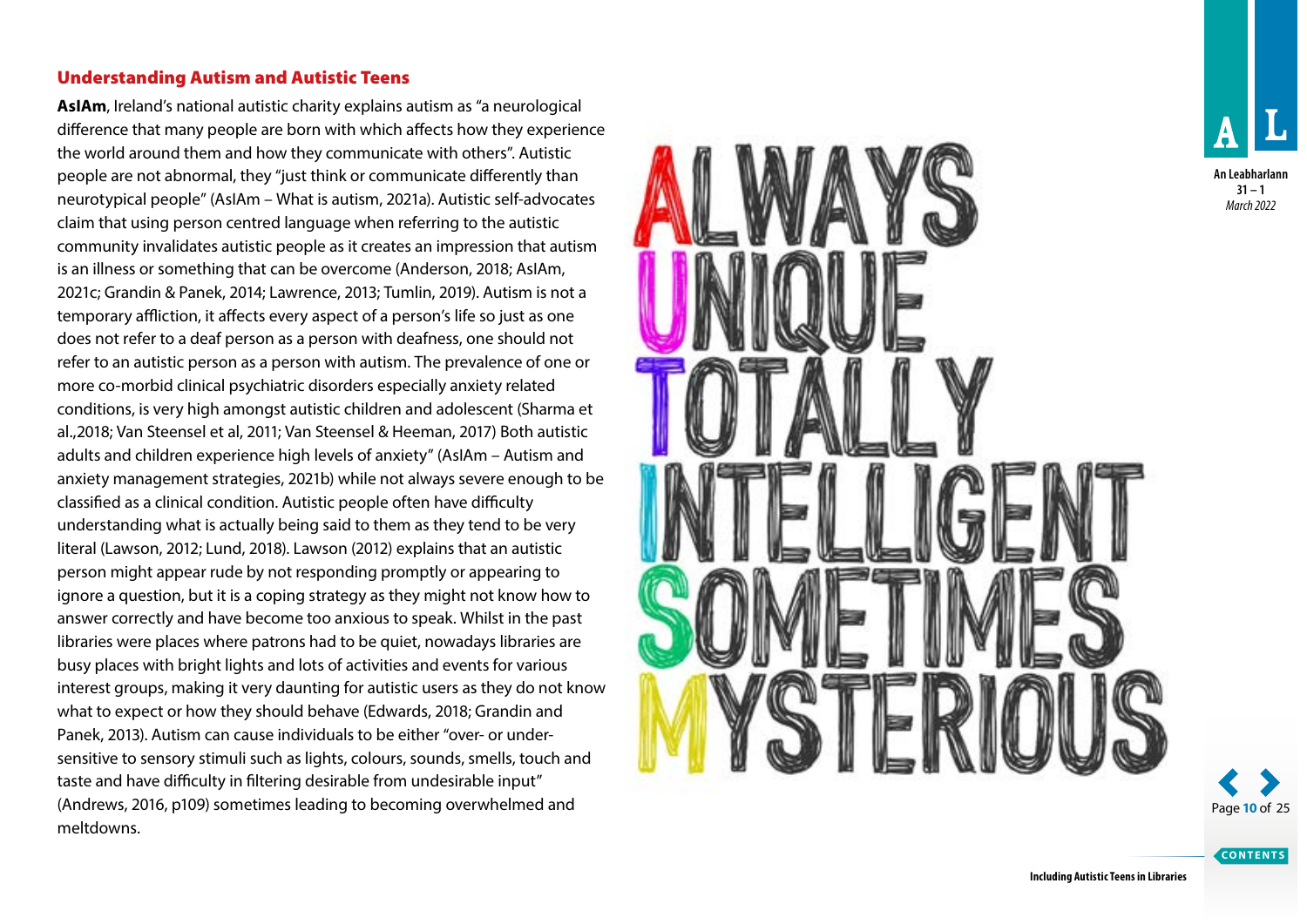Erikson (1959) describes adolescence as a developmental stage associated with confusion and identity crisis as adolescents are constantly having to change while receiving mixed societal signals but have still to learn the ways of the adult world and what is expected of them. Autistic people can find change extremely difficult; a tendency towards literal thinking means that implied meanings and instructions can be hard to comprehend, making this developmental stage even more difficult. Trimmer et al., (2017) argue that while egocentricity and the inability or difficulty to view things from another's viewpoint is characteristic of autism, this difficulty with cognitive empathy is often misconstrued as a lack of emotional empathy or feelings in general. This demonstrates how stereotyping and generalisations attributed to autism can lead to an emphasis on the differences and problems and a failure to appreciate that in many aspects, autistic teens are just like their neurotypical peers.

Autistic youth with low support needs are very aware of their differences and these "feelings of being different could be detrimental to their sense of self when connected with lack of social competence" (Mogensen and Mason, 2015, p. 262). Their study found that revealing their autism to other teens can create great anxiety for autistic young people as it often leads to stigmatisation, othering and being treated differently by one's peers further exacerbating their pre-existing anxiety. These fears of stigmatisation appear to be validated as research indicates that there is a mental illness stigma amongst teens in general (Hanlon & Swords, 2020; O'Driscoll et al, 2012,

O'Driscoll et al, 2015). Autistic adolescents experience significantly higher rates of loneliness than their non-autistic peers (Deckers et al., 2017; Lasgaard et al., 2009; Schiltz et al., 2021). Loneliness stems from feeling excluded and not belonging and should not be confused with autistic tendencies to limit social interaction or be alone (Schiltz et al., 2021). Kasari and Sterling (2013) suggest that loneliness becomes more salient to autistic adolescents due to repeated negative social experiences and the differences between them and their peers becoming more apparent. Schiltz et al., (2021) found a positive link between loneliness in autistic young people and high rates of social anxiety and depression highlighting the need for society to find "ways to best support social connectedness for the mental well-being of autistic young adults" (p. 545).

### Irish Public libraries, teen services and autism friendly measures

Providing programmes and services for young adults appears to be challenging for libraries not just in Ireland but worldwide (McGrath et al., 2010; Boeglen & Cherrington-Stoddart,2017; Wittig, Martin & Stock, 2014). Irish libraries offer a plethora of events and programmes for young children and adults but there are few if any events for children over the age of ten. In the sole Irish study concerning public libraries and teens, it was, there were no dedicated youth librarians and young people were not prioritised as a user group (McGrath et al., 2010) and this can be considered still to be the status



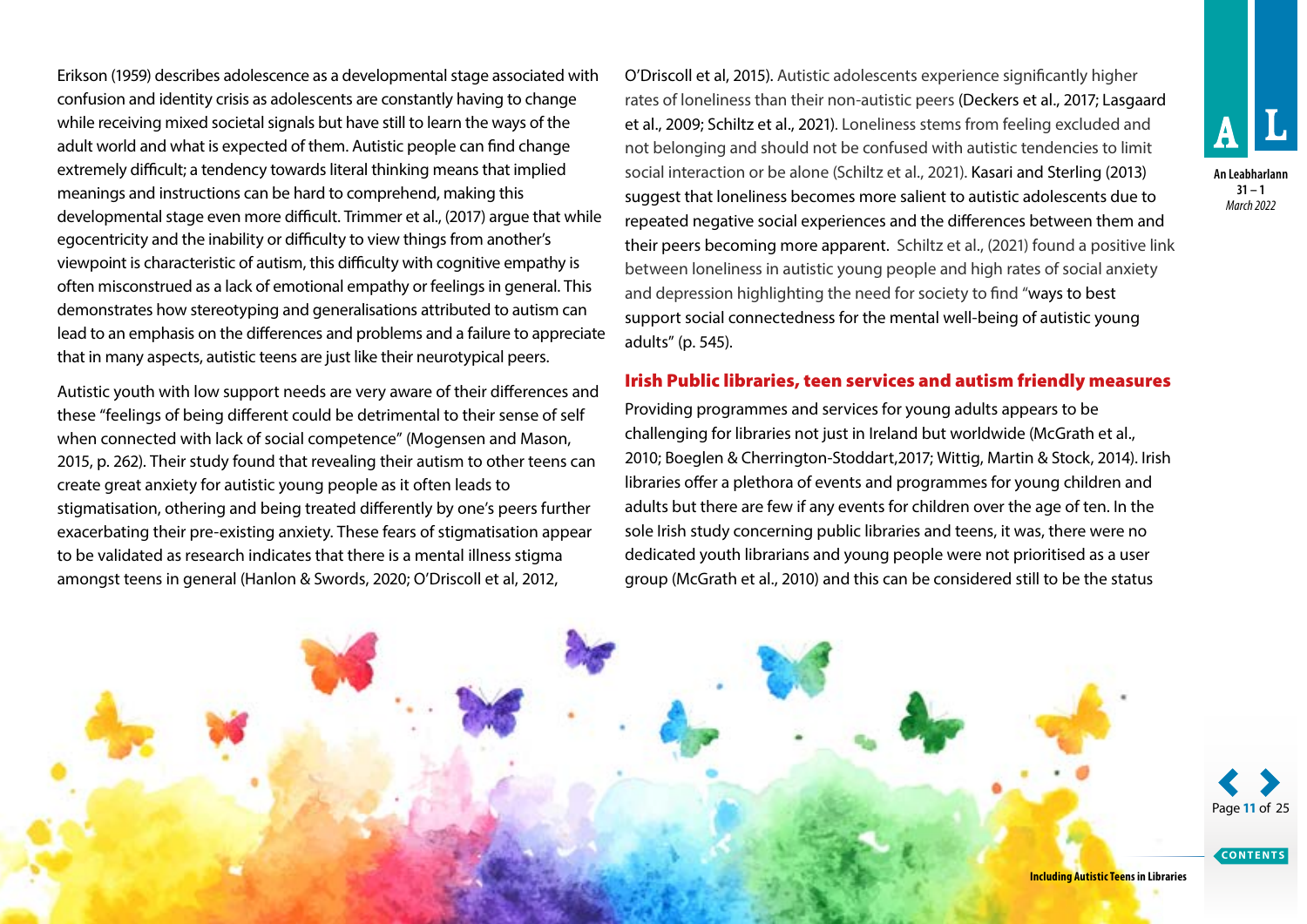quo. Reasons given for the dearth of teen services were lack of training, space, and the perception that young people would not engage with library events or programmes. Feedback from teen focus groups and questionnaires however indicated that young people wanted to be actively involved in event planning and provided with access to creative pursuits in libraries.

Irish libraries need more funding to access training and provide extra staff if they are to support young people including those with disabilities, by consulting them in programme development and acting on their suggestions, availing of interagency collaboration and co-ordination, and developing empathy and understanding of their needs. Irish libraries received funding for autism friendly initiatives such as sensory rooms and toys (O'Brien, 2019) but these would be targeting children and those with high support needs rather than teens with low support needs who want to be accepted like their neurotypical peers. Many library authorities have started working with AsIAm to become certified as autism friendly and it is envisaged for the future that all public libraries will be deemed autism friendly, but this will take time and is dependent on future staffing and finance. DEIS schools serving disadvantaged areas have a greater percentage of autistic students as they have more funding regarding special needs assistants and often include autism units to provide supports for autistic students in mainstream education. The JCSP librarian project was set up to support underachieving students in disadvantaged schools, but expansion of the project was put on hold in 2007 with just 30 schools in the programme and no indication of further expansion. Research has highlighted the benefits of school libraries. (Peyton, 2018; Stripling, 2013; Henefer, 2008) including preparing students for using academic libraries. With most students from disadvantaged areas or schools arriving in third level without having had the benefit of a qualified school librarian they are at an immediate disadvantage to many of their fellow students. Collaboration with local schools and other youth organisations would help to secure youth participation in library programming especially if recognised in the school record, such as An Gaisce, and would help encourage and support participation by autistic teens.

Covid 19 compelled libraries to make changes to their physical environment and services at short notice, which demonstrated that changes can easily be introduced when required to meet patrons' needs. Many of these changes if retained would be most beneficial to those on the spectrum, such as separated desks, partitions, clear signage, clearly marked designated spaces. Knowing what the rules are and being able to predict what will happen is reassuring and comforting and encourages those with autism and anxiety to engage. By maintaining clear signage resembling that used regarding Covid 19 regulations, in demarcating zones, event times and library user guidelines would help libraries become more accommodating to those on the spectrum and many others who might be neurodiverse. Restrictions and lockdowns caused by Covid 19 have necessitated librarians to become more creative in how to deliver their services to the community and many resulting changes have proved most beneficial to more vulnerable members of society. The resulting ubiquitous use of Zoom and online learning and the availability of online borrowing of reading material and audiobooks via BorrowBox will help provide a more inclusive service in the future. Covid 19 and lockdown experiences have generated empathy for those on the spectrum as it has caused people to experience life in ways those on the spectrum might on a continual basis and this will hopefully lead to greater consideration and inclusion on the part of the general public in future (Adam Harris, personal communication, February 25, 2021).

### Conclusion

AsIAm advocate that by becoming more responsive and innovative in embracing autism and neurodiversity, public libraries will become more productive and ensure their place in society in the future. By following the principles of universal design for new builds and renovations, implementing autism friendly measures, and developing inclusive teen-led services and programmes for teens; Irish libraries will be able to serve young autistic people with low support needs in a ubiquitous and imperceptible manner. This will result in a better service for all teens and other members of society as well. Much can easily be done to make the physical environment more autism Fram mean can easily be earned to make the priyonel chine intermediation of age 12 of 25<br>Friendly but it is paramount that librarians display positive attitudes towards



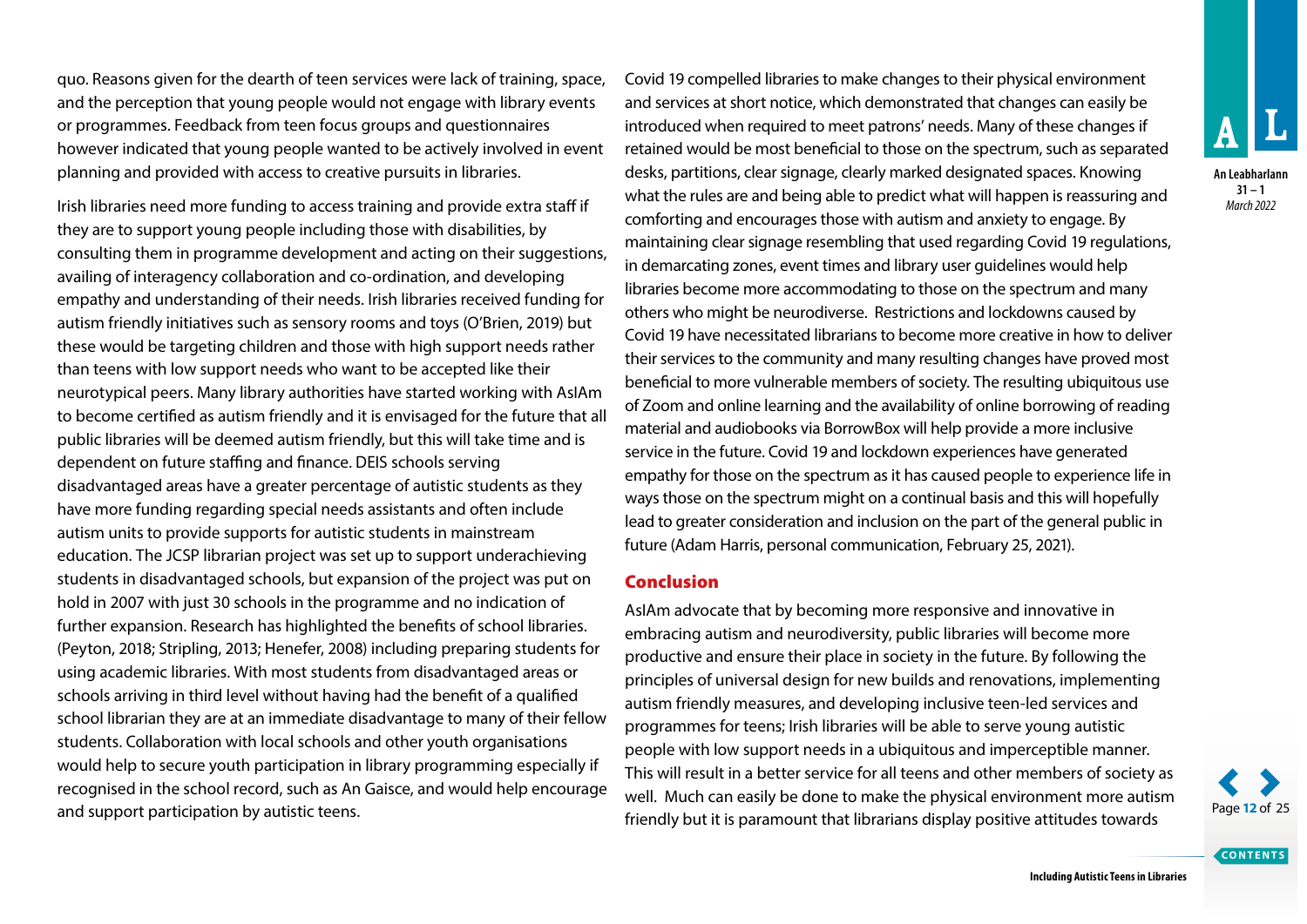**31 – 1** *March 2022*

autistic patrons if libraries are to be truly autism friendly. Kindness and empathy of librarians and society is crucial in promoting inclusion (Philips & Anderson, 2019). For autistic young people who have no access to or need of significant supports in their lives, having a safe and understanding place to go where they are valued and accepted as any other member of society can mean the difference in life satisfaction and negative mental health. Autistic teens must be considered as teens foremost and libraries should consider all teens as valued customers of the library and a deserving user group who have past been neglected rather than a nuisance (McGrath et al, 2010; Peyton, 2018). Agosto advises librarians that "each time they interact with teens, they are influencing their life-long perceptions of and attitudes towards libraries and librarians" (2016, p.349) and positive perceptions will help to secure the future of public library and their important place in society.

*Aisling Smith, BA, MLIS is Library Assistant, TU Dublin, Tallaght Campus*

### References

- This article is based on a Capstone Project submitted in part fulfilment of the requirements for MLIS degree.
- Agosto, D. E. (2016) What's next in U.S. public library services for teens? A peek into a promising future. *Public Library Quarterly, 35*(4), 344-350. doi:10.1080/01616846.2016.125 1806
- Andrews, P. (2016) User Experience beyond ramps: the invisible problem and the special case. In A. Priestner & M. Borg (Eds.), *User experience in libraries: Applying ethnography and human-centred design (pp, 108 – 120)*. London: Routledge.
- AsIAm. (2021a, June 01) *What is Autism*. Retrieved from [https://www.asiam.ie/about](https://www.asiam.ie/about-autism/what-is-autism/)[autism/what-is-autism/](https://www.asiam.ie/about-autism/what-is-autism/)
- AsIAm. (2021b, June 03) *Autism and anxiety strategies*. Retrieved from [https://www.](https://www.asiam.ie/advice-guidance/diagnosis-clinical-supports/autism-and-anxiety-management-strategies/) [asiam.ie/advice-guidance/diagnosis-clinical-supports/autism-and-anxiety](https://www.asiam.ie/advice-guidance/diagnosis-clinical-supports/autism-and-anxiety-management-strategies/)[management-strategies/](https://www.asiam.ie/advice-guidance/diagnosis-clinical-supports/autism-and-anxiety-management-strategies/)
- *• AsIAm. (2021c, June 03) Autism & Language What's the Best Word?.* Retrieved from https://asiam.ie/wp-content/uploads/2019/04/Autism-Language.pdf
- Boeglen, T., & Cherrington-Stoddart, B. (2017) Advocating for teens in public libraries. *Young Adult Library Services, 15*(3), 25-29.
- Deckers, A., Muris, P., & Roelofs, J. (2017) Being on your own or feeling lonely?: Loneliness and other social variables in youths with autism spectrum disorders. *Child Psychiatry and Human Development, 48*(5), 828-839. [https://doi.org/10.1007/s10578-016-](https://doi.org/10.1007/s10578-016-0707-7) [0707-7](https://doi.org/10.1007/s10578-016-0707-7)
- Department of the Environment, Community and Local Government. (2013) *Opportunities for All - The public library as a catalyst for economic, social and cultural development*. Department of the Environment, Community and Local Government: Dublin [https://www.fingal.ie/sites/default/files/2019-03/public\\_libraries\\_](https://www.fingal.ie/sites/default/files/2019-03/public_libraries_strategy_2013_2017.pdf) [strategy\\_2013\\_2017.pdf](https://www.fingal.ie/sites/default/files/2019-03/public_libraries_strategy_2013_2017.pdf)
- Edwards, E. (2018) Serving autistic library users: Fostering inclusion while meeting individual needs. *The Illinois Library Association Reporter, 36*(1), 18-21
- Erikson, E.H. (1959) *Identity and the life cycle*. Madison: International University Press.
- Grandin, T. & Panek, R. (2014) *The Autistic Brain*. UK: Rider.
- Hanlon, H. R., & Swords, L. (2020) Adolescent endorsement of the "Weak-not-sick" stereotype for generalised anxiety disorder: Associations with prejudice, discrimination, and help-giving intentions toward peers. *International Journal of Environmental Research and Public Health, 17*(15), 5415. [https://doi.org/10.3390/](https://doi.org/10.3390/ijerph17155415) [ijerph17155415](https://doi.org/10.3390/ijerph17155415)
- Henefer, J. (2008). More than a Room for Reading A follow-up study of the JCSP Demonstration Library Project. Junior Certificate School Programme Support Service: Dublin 12, Ireland.
- Kasari, C., & Sterling, L. (2013) Loneliness and social isolation in children with autism spectrum disorders. In R. J. Coplan, & J. C. Bowker (Eds.), (pp. 409-426). John Wiley & Sons.<https://doi.org/10.1002/9781118427378.ch23>
- Lasgaard, M., Nielsen, A., Eriksen, M. E., & Goossens, L. (2010) Loneliness and social support in adolescent boys with autism spectrum disorders. *Journal of Autism and Developmental Disorders, 40*(2), 218-226. <https://doi.org/10.1007/s10803-009-0851-z>
- Lawrence, E. (2013) Loud hands in the library: Neurodiversity in LIS theory & practice. *Progressive Librarian,* (41), 98.
- Lawson, W. (2012, August 28) Autism: the journey of a lifetime. *Sen magazine*. https:// senmagazine.co.uk/content/specific-needs/autism-asd/1186/autism-the-journey-of-alifetime-with-wendy-lawson/
- Lund, B. D. (2018) Redefining opportunity for the library employee with autism: A model of positive behavioral support for library management. *Journal of Library Administration, 58*(5), 434-448. doi:10.1080/01930826.2018.1468192
- McGrath, B., Rogers, M. and Gilligan, R. (2010) *Young People and Public Libraries in Ireland: Issues and Opportunities.* Office of the Minister for Children and Youth Affairs, Dublin. <http://hdl.handle.net/2262/61762>
- Mogensen, L., & Mason, J. (2015) The meaning of a label for teenagers negotiating identity: experiences with autism spectrum disorder. *Sociology of Health & Illness, 37*(2), 255-269. doi:10.1111/1467-9566.12208
- O'Brien, C. (2019) Public libraries to get sensory rooms for children with disabilities, *The Irish Times,* December 16 [Online]. Available at [https://www.irishtimes.com/news/](https://www.irishtimes.com/news/education/public-libraries-to-get-sensory-rooms-for-children-with-disabilities-1.4116106) [education/public-libraries-to-get-sensory-rooms-for-children-with](https://www.irishtimes.com/news/education/public-libraries-to-get-sensory-rooms-for-children-with-disabilities-1.4116106)[disabilities-1.4116106](https://www.irishtimes.com/news/education/public-libraries-to-get-sensory-rooms-for-children-with-disabilities-1.4116106) [accessed 13 February 2022]. Page **13** of 25

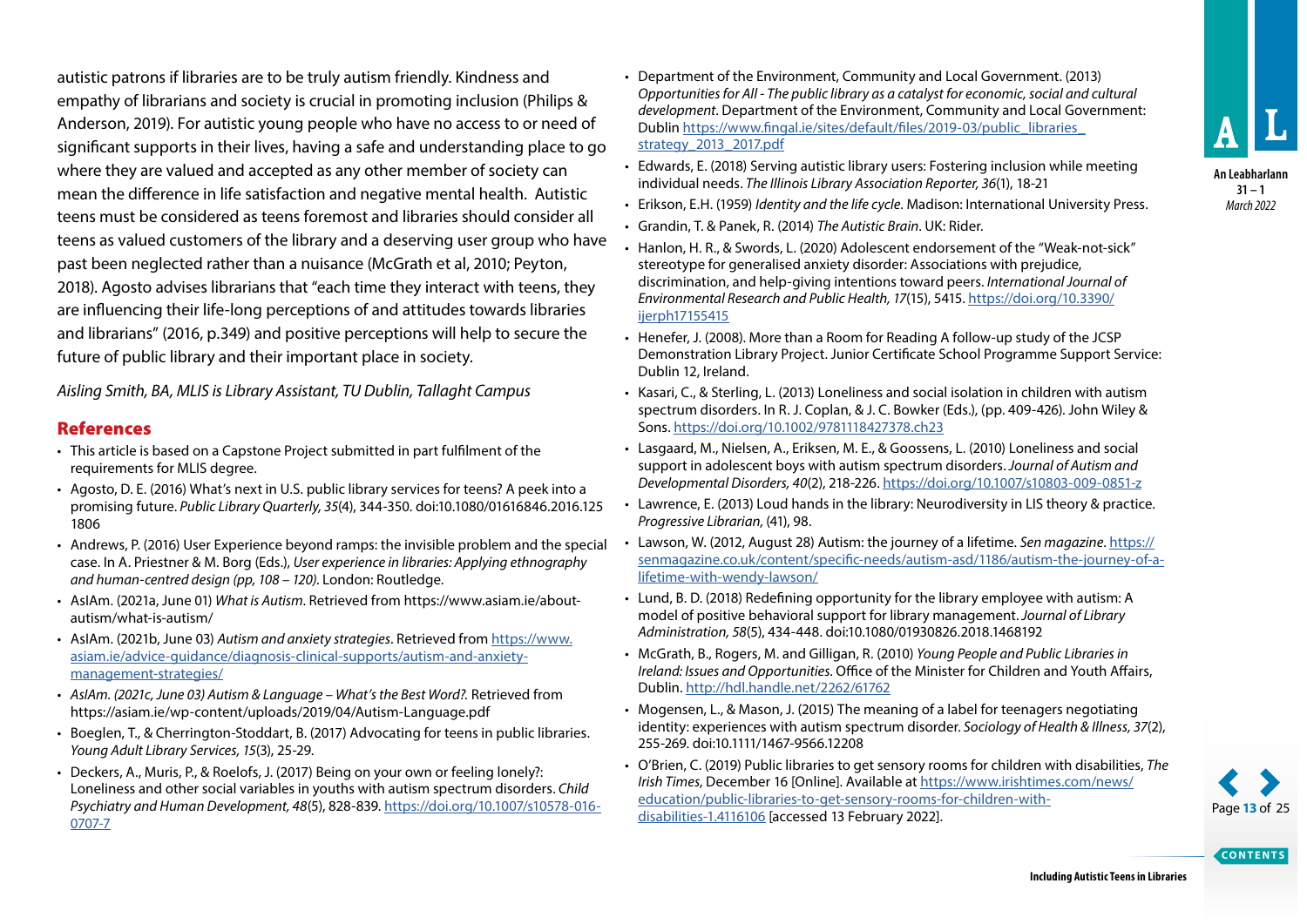- O'Driscoll, C., Heary, C., Hennessy, E., & McKeague, L. (2012) Explicit and implicit stigma towards peers with mental health problems in childhood and adolescence. *Journal of Child Psychology and Psychiatry, 53*(10), 1054-1062. [https://doi.](https://doi.org/10.1111/j.1469-7610.2012.02580.x) [org/10.1111/j.1469-7610.2012.02580.x](https://doi.org/10.1111/j.1469-7610.2012.02580.x)
- O'Driscoll, C., Heary, C., Hennessy, E., & McKeague, L. (2015) Adolescents' explanations for the exclusion of peers with mental health problems: An insight into stigma. *Journal of Adolescent Research, 30*(6), 710-728.<https://doi.org/10.1177/0743558414550246>
- Peyton, A. (2018) Serving teen CoCultures: What teens need from public libraries (an overview through the lens of the connected learning model). *Library Philosophy and Practice, 2018*, 0\_1.
- Phillips, A. L., & Anderson, A. (2020) Cyberbullying, digital citizenship, and youth with autism: LIS education as a piece in the puzzle. *The Library Quarterly (Chicago), 90*(3), 264-282.<https://doi.org/10.1086/708957>
- Schiltz, H. K., McVey, A. J., Dolan Wozniak, B., Haendel, A. D., Stanley, R., Arias, A., Gordon, N., & Van Hecke, A. V. (2021) The role of loneliness as a mediator between autism features and mental health among autistic young adults. *Autism: The International Journal of Research and Practice, 25*(2), 545-555. [https://doi.](https://doi.org/10.1177/1362361320967789) [org/10.1177/1362361320967789](https://doi.org/10.1177/1362361320967789)
- Sharma, S. R., Gonda, X., & Tarazi, F. I. (2018) Autism spectrum disorder: Classification, diagnosis and therapy. *Pharmacology & Therapeutics (Oxford), 190*, 91-104. [https://doi.](https://doi.org/10.1016/j.pharmthera.2018.05.007) [org/10.1016/j.pharmthera.2018.05.007](https://doi.org/10.1016/j.pharmthera.2018.05.007)
- Stripling, B. K. (2013) School and Public Libraries: Enriching Student Learning and Empowering Student Voices Through Expanded Learning Opportunities.
- [https://www.expandinglearning.org/expandingminds/article/school-and-public](https://www.expandinglearning.org/expandingminds/article/school-and-public-libraries-enriching-student-learning-and-empowering-student)[libraries-enriching-student-learning-and-empowering-student](https://www.expandinglearning.org/expandingminds/article/school-and-public-libraries-enriching-student-learning-and-empowering-student)
- Trimmer, E., McDonald, S., & Rushby, J. A. (2017) Not knowing what I feel: Emotional empathy in autism spectrum disorders. *Autism: The International Journal of Research and Practice, 21*(4), 450-457. <https://doi.org/10.1177/1362361316648520>
- Tumlin, Z. (2019) "this is a quiet library, except when it's not:" on the lack of neurodiversity awareness in librarianship. *Music Reference Services Quarterly, 22*(1-2), 3-17. <https://doi.org/10.1080/10588167.2019.1575017>
- van Steensel, F. J. A., Bögels, S. M., & Perrin, S. (2011) Anxiety disorders in children and adolescents with autistic spectrum disorders: A meta-analysis. *Clinical Child and Family Psychology Review, 14*(3), 302-317. doi:10.1007/s10567-011-0097-0
- van Steensel, F. J. A., & Heeman, E. J. (2017) Anxiety levels in children with autism spectrum disorder: A meta-analysis. *Journal of Child and Family Studies, 26*(7), 1753-1767. <https://doi.org/10.1007/s10826-017-0687-7>
- Wittig, C., Martin, J., & Stock, A. (2014). Library service for teens: Who are we? what are we? and, where are we going? *Young Adult Library Services, 13*(1), 4.

**An Leabharlann 31 – 1** *March 2022*

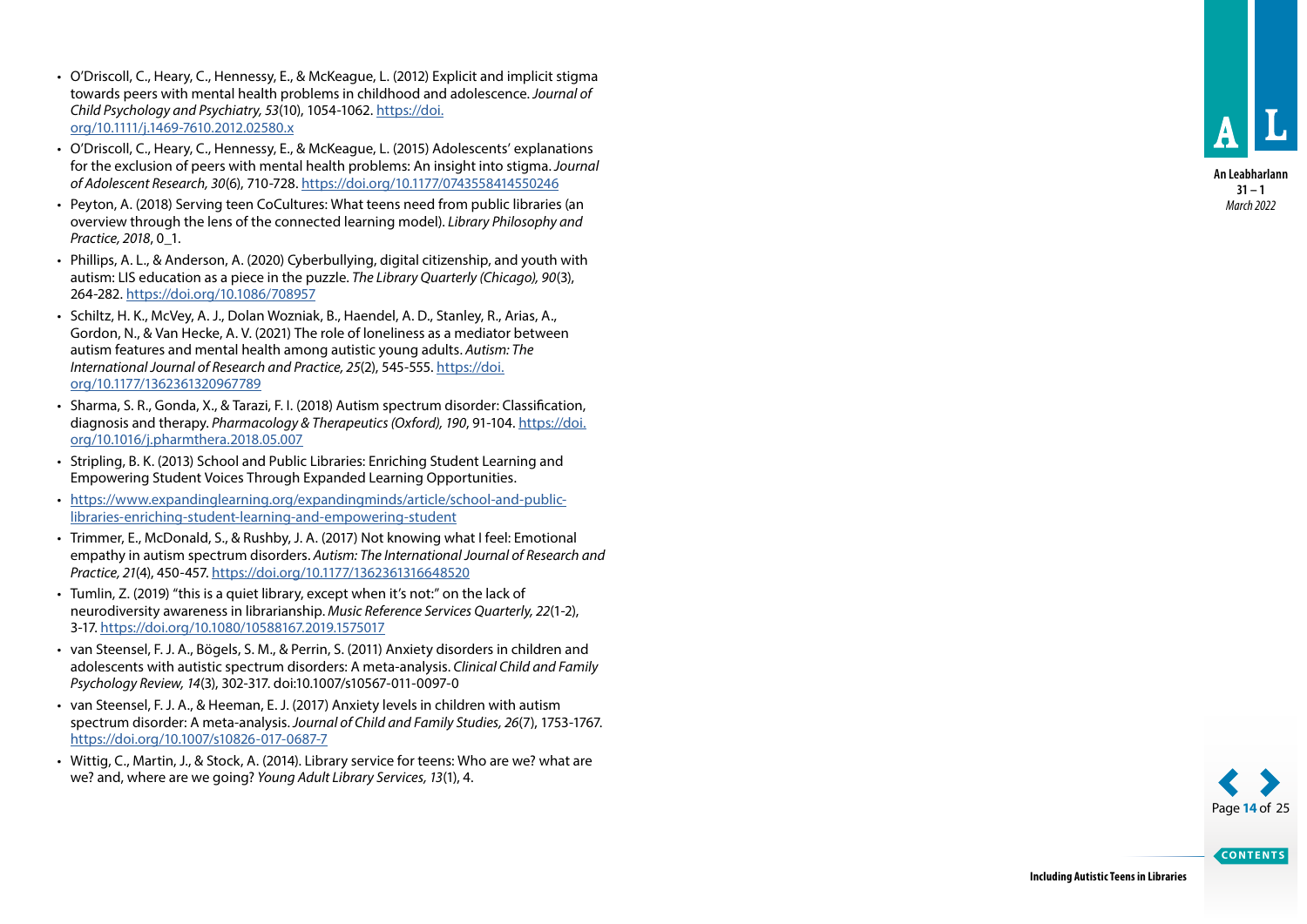<span id="page-14-0"></span>

uunnuunnuun

## **Technology and the Undermining of Privacy Principles in the Contemporary American Public Library from the 1990s to the Present Day**

### **Peadar Claffey**

### **Abstract**

The implications of computerization and related matters on library privacy policy are considered. Specifically, this article considers the need for reading and usage analytics on patron privacy.

Finally, it argues a case can be made for a re-consideration of library privacy principles.

**Keywords:** *Library privacy principles*



**An Leabharlann 31 – 1** *March 2022*

Page **15** of 25

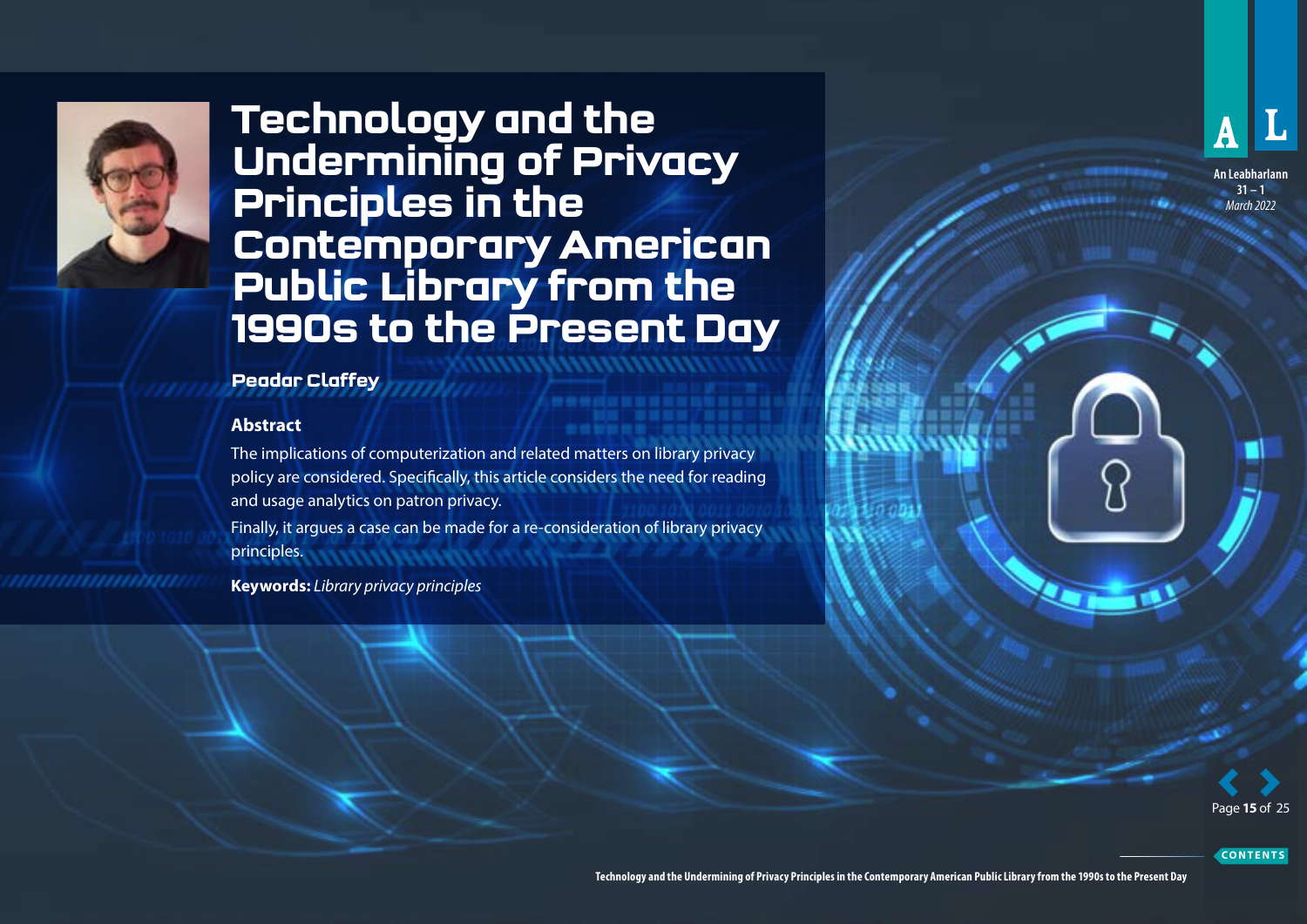

### Introduction

The paper will begin by discussing some of the ethics and standards which the field of librarianship has long been committed to, particularly those related to privacy. An overview of how these principles have come to be undermined in the American public library, particularly since the 1990s and the growth in the use of computers and later, the internet. This will be followed by a more focused discussion about some of the specific realities of patron privacy in the twenty-first century public library. Finally, we will briefly look at what a library which sought to fulfil the promise of privacy might actually look like. We conclude by arguing that a return to strongly enforced patron privacy, while perhaps not impossible, is highly unlikely to happen and that a re-evaluation of the ethical principles of the profession is a more realistic goal. This re-appraisal would, we argue, begin to address the current disconnect between the commitments of the field and the realities on the ground.

If one takes the American Library Association's (ALA) "Library Bill of Rights" and "Code of Ethics" documents in 1939 as a starting point, library ethical commitments to privacy have been established for almost a century now. The ALA Code of Ethics states that librarians shall "protect each library user's right to privacy and confidentiality with respect to information sought or received and resources consulted, borrowed, acquired or transmitted" (American Library Association, 2008). While scholars often focus on the ALA and its strident stance on privacy, the codes of ethics of the International Federation of Library Associations and Institutions (2012), the Library Association of Ireland (2007) and many, if not most, national library associations now include commitments to the protection of patron privacy. We will now begin to trace the undermining of library codes of ethics in more detail by turning our attention to the work of Seeta Peña Gangadharan (2016).

### The Impact of "Computerisation" and the Internet

In her article "Library Privacy in Practice: System Change and Challenge", Seeta Peña Gangadharan lays out how "computerisation" has, over the course of many decades, undermined long-held library commitments to privacy (2016, p. 176). Page **16** of 25

*March 2022*

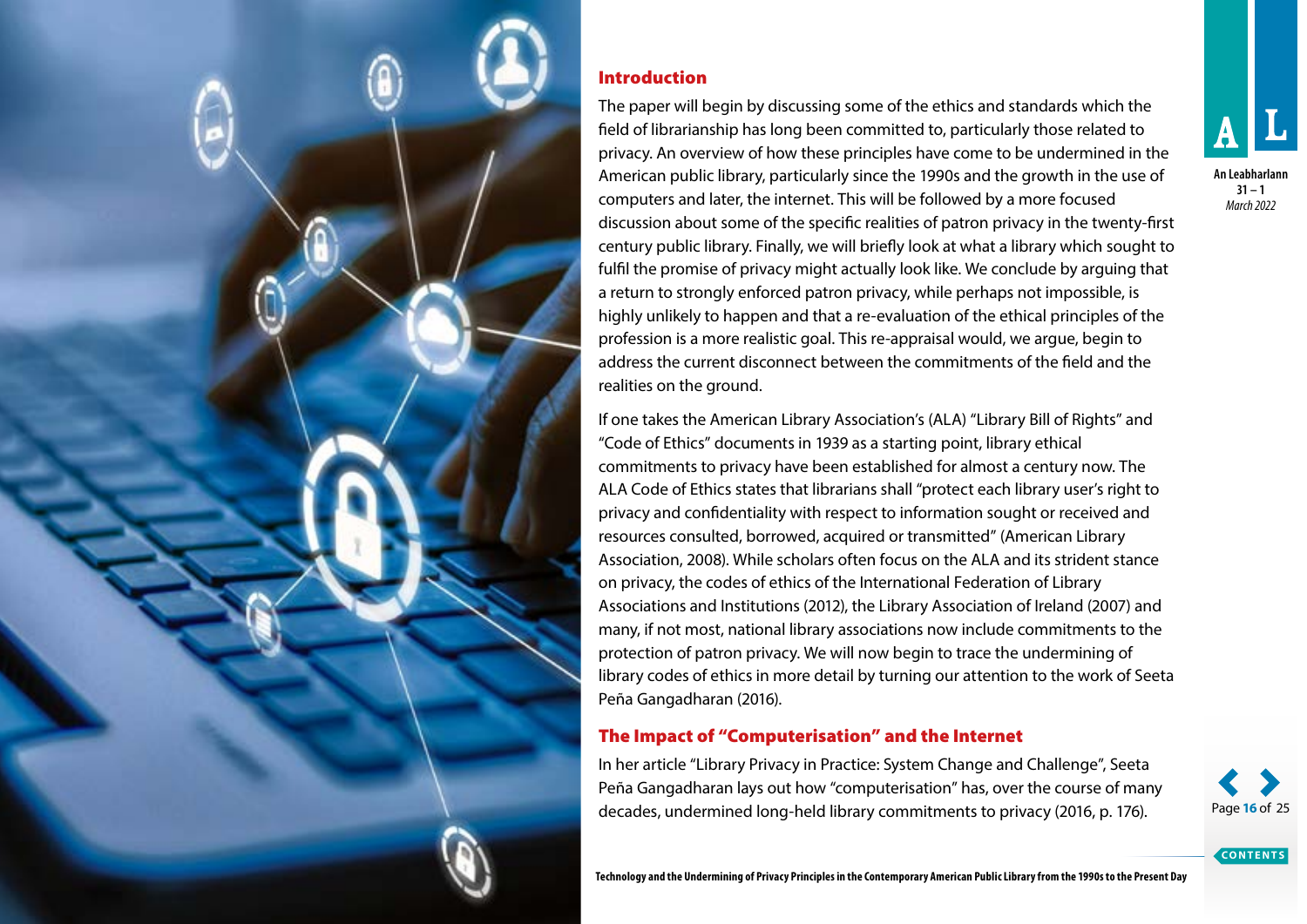She characterises modern libraries as "digital providers" of services as well as "third-party dependents" on the services of others (2016, p. 176, 181). Beginning with the library-as-digital-provider characterisation, Gangadharan traces how in the 1990s, computers and internet access became widespread in libraries and that by 2013 American patrons were as likely to be visiting the library to use a computer or the internet as to be borrowing a book (2016, p. 177).

These changes in the nature of libraries brought with them changes in the type of information which libraries held on patrons. Traditionally, patron privacy involved keeping patron reading history secret. However, once computer and internet access was involved, libraries had far more user information to protect. numerous examples but for our purposes we need only list two. If a library requires that a patron use their library membership details in order to reserve the use of a computer, then the library has information on which patron used which computer during certain times thereby meaning a record will be created on what that patron did on that computer during that time. Similarly, many public libraries require patrons to sign in to use the Wi-Fi, which once again ties an individual patron to internet use, with a record being created of what the patron did while online. Gangadharan asks important questions about all of this, such as the length of time the records of computer and internet use of individual patrons are kept by the library and "how easily traceable … patron ID numbers" are (2016, p. 178). These are questions which throw the issue of patron privacy into sharp relief. Whether or not libraries themselves do anything with these records, the fact of their existence means newly created patron data is now their responsibility to protect. This immediately raises the question of whether this is necessary? If public libraries are serious about fulfilling their ethical obligations to protect the privacy of their users, then surely it makes more sense not to require patrons to sign in and not to create a record?

### Library 2.0 Services

Another area where public libraries have failed patrons is in their embrace of what has come to be called "Library 2.0 services" (Zimmer, 2013b, p. 44).

Library 2.0, following Web 2.0 (the second, more interactive, iteration of the web), seeks to encourage patrons to share information which is "often personal" with others (Zimmer, 2013b, p. 44). These others may be library staff, fellow library users or indeed users of the broader web. Library 2.0 services include online reference services, "library-hosted blogs or wikis", "social tagging platforms", "comment and rating systems", utilising patrons social media profiles "to communicate and provide services to patrons" and using patrons' past library loans in order to create reading "recommendation systems" (Zimmer, 2013a, p. 30). The underlying point about these services is that, to varying degrees, they require patron data in order to function. Moreover, to use many of these services patrons must create profiles with the external service provider whose privacy policies, as mentioned, rarely reach library standards. More importantly, as Zimmer points out, "to take full advantage of Web 2.0 platforms and technologies to deliver Library 2.0 services, libraries will need to capture and retain personal information from their patrons" and that is completely at odds with their stated privacy values (2013a, p. 31).

### Reading Analytics and Patron Privacy

Clifford Lynch's paper "The Rise of Reading Analytics and the Emerging Calculus of Reader Privacy in the Digital World" (2017) is concerned with reading analytics broadly consisting of the analysis and data collection of patron reading habits carried out by the providers of e-books and online magazines to libraries. They analyse and collect information on, for example, what texts patrons are reading, the speed which patrons are reading these texts, whether they are read in full or only skimmed, the annotations and underlining of passages by patrons and more besides (Lynch, 2017). As Lynch later makes clear, however, this is just the thin end of the wedge as "the range of personal identifiability in data collection … might go from a series of anonymous interaction records about a specific text at one extreme, all the way through a deep record (really, a database) about a specific customer" over a long period of time at the other (2017). In other words, there is scope for a lot of information to be collected. While information of this type can be Page **17** of 25



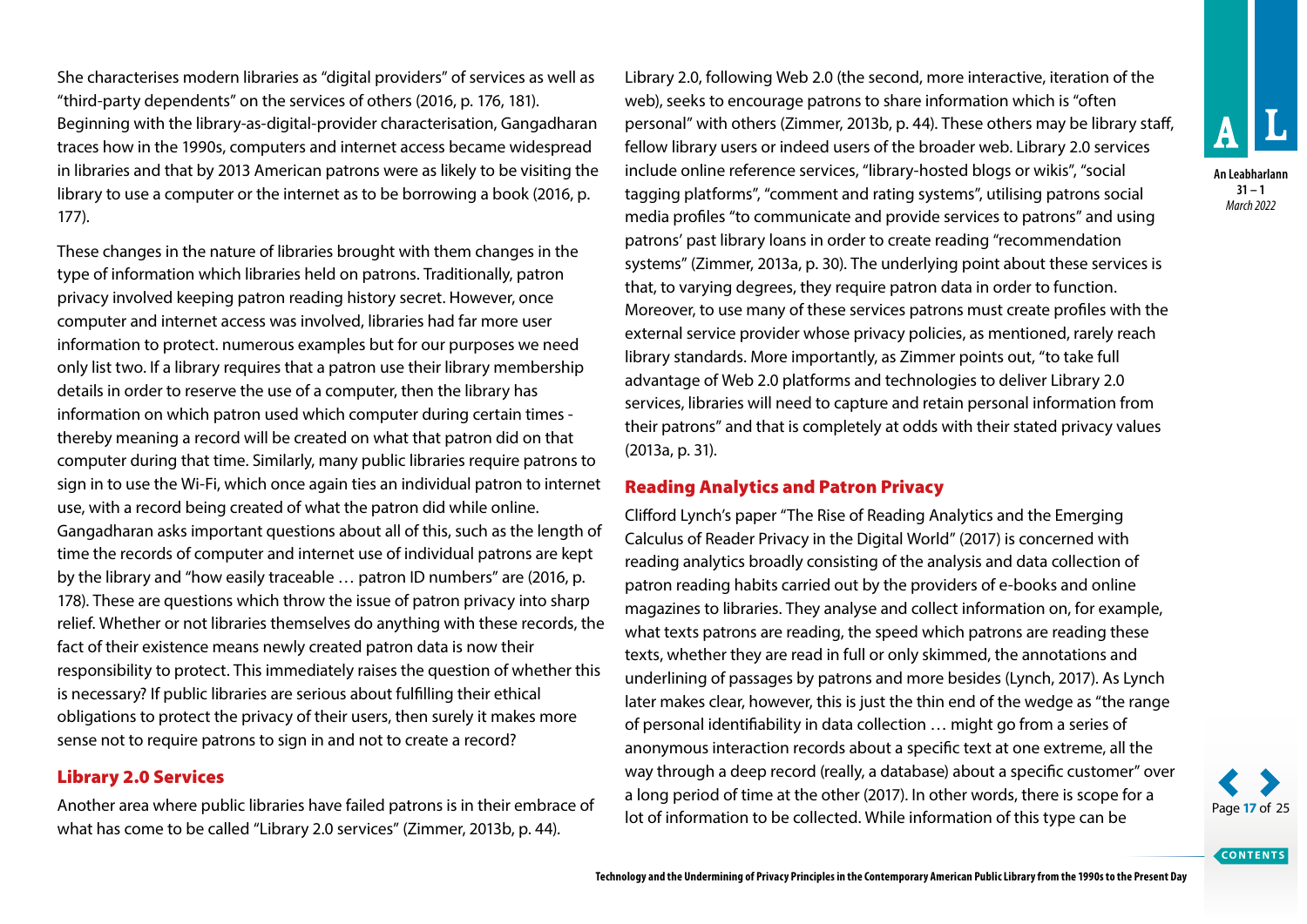

collected for legitimate reasons, such as the improvement of services, it can also be collected for less legitimate reasons including selling or sharing with data brokers - who collect this information for profit. However, the reason for the collection of this information is unimportant - the very fact of its collection shows the stated privacy values of librarianship being undermined in the public library.

### The Privacy Policies of Vendors

We saw Lynch (2017) outline the relative weakness of public libraries in their dealings with e-book publishers and platforms. In "Library Patron Privacy in Jeopardy: An Analysis of the Privacy Policies of Digital Content Vendors", Lambert, Parker and Bashir (2015) analysed the privacy policies of five of the service providers most commonly used by the twenty-five largest American public library systems. Their analysis sought to answer three questions. Firstly, whether these privacy policies could be read and understood by the users of public libraries. Secondly, whether the policies reached the standards of privacy set by the "library community" (Lambert et al., 2015, p. 2) and finally, whether the policies met the standards which American industry set "for companies managing data" (Lambert et al., 2015, p. 4). Our paper need only concern itself with the answers provided by the authors to the first two questions.

On the first question, regarding whether library users were likely to be able to understand the privacy policies of these vendors, the authors concluded that the reading level required to read the policies "indicate[d] that [they] may be too difficult for the average library patron to understand" (Lambert et al., 2015, p. 5). On their second question, about whether vendors were reaching the standards expected by the library community, the authors found that "the Page 18 of 25

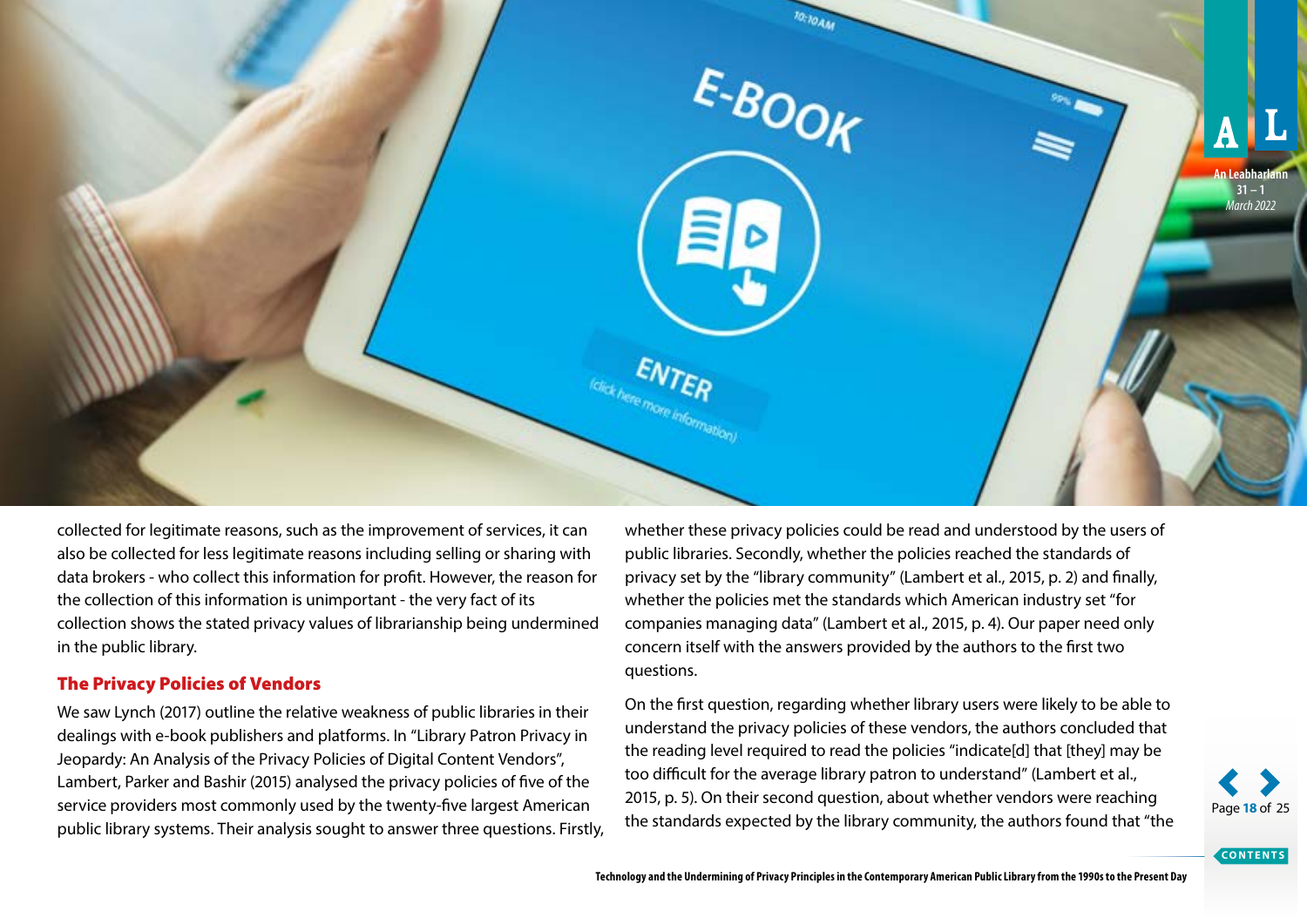vendors overwhelmingly were not meeting the heightened standards of the library profession" (Lambert et al., 2015, p. 6).

While the headline conclusions reached by the authors are notable, of real importance is the detail of what they say, particularly as it relates to the failure of vendors to meet library standards of privacy. The authors begin by pointing out that each of the vendors "were deficient" in their policies when it came to discussion of the enforcement of privacy rights (Lambert et al., 2015, p. 6). Moreover, no mention was made of the privacy audits required by the ALA. Similarly, absent was any reference to the ALA Code of Ethics (Lambert et al., 2015, p. 6). In fact, library privacy requirements are completely absent from the policies which, to the authors, "seemed to have been drafted ignorant of library professional standards" (Lambert et al., 2015, p. 6). While there may be nothing inherently wrong with this, it does give the distinct impression that the vendors do not consider library patron privacy to be of any particular importance. The authors also discuss "personally identifying information" (Lambert et al., 2015, p. 6). The vendors are open about the fact that they collect it and why they do so. This of course conflicts with ALA guidance and standard library procedures for personal information. Furthermore, no indication is given by the vendors as to the necessity of this personally identifying information being collected or the likelihood that it would eventually be deleted (except one vendor which was open about keeping the information). The findings of Lambert et al. (2015) provide further evidence that a disconnect exists between the ethical standards of library professionals and the actual privacy protections in place for public library users.

### Behavioural Tracking of Internet Users

Reading analytics and the vendors who provide services to the library, as discussed above, are easily identifiable parts of the wider issues surrounding patron privacy. Internet use by patrons is also broadly understood to be a problem for public libraries in seeking to fulfil the ethical obligations of their profession. A far more subtle part which can nonetheless have a profound impact on the privacy of library users is the behavioural tracking they experience whilst online (Fortier & Burkell, 2015, p. 59). It is often pointed out that this type of information collection involves "non-personally identifiable information" (Fortier & Burkell, 2015, p. 59). In their article, "Hidden Online Surveillance: What Librarians Should Know to Protect Their Privacy and That of Their Patrons", Alexandre Fortier and Jacquelyn Burkell assert, however, that "behavioural tracking is a form of surveillance" and is thereby an issue which profoundly affects the privacy of library users (Fortier & Burkell, 2015, p. 60).

In order to show that behavioural tracking constitutes a form of surveillance, Fortier and Burkell begin by outlining the initial, largely benign, purpose of behavioural tracking. It "was used to enhance user experience and to make … website interactions more efficient" (Fortier & Burkell, 2015, p. 61). For example, if a user left a website, behavioural tracking meant they could return to the same place on the site or resume a purchase with the same products ready to be paid for as before. This was enabled by "first-party tracking", that is, tracking of users by the host website (Fortier & Burkell, 2015, p. 62). However, from the vast amount of information which began to be collected, companies started to make inferences about their users. Over time, as even more of this tracking took place a "detailed profile" of users was constructed by the web companies - "potentially aggregated across multiple visits to different websites" (Fortier & Burkell, 2015, p. 62). This aggregation from different sites was enabled because some companies have what are called "third-party" trackers on many different sites (Fortier & Burkell, 2015, p. 62). Google, for example, have third-party trackers on a huge percentage of websites - this means the profile that can be built of a user is likely to be extremely expansive (Libert, 2015). While all of this is concerning enough on its face, the fact that third-party trackers tend to be "invisible to the user" and involve the transfer of user data without "explicit … consent", makes it far worse (Fortier & Burkell, 2015, p. 62). In a case like this, one could ask, how can the library hope to live up to the professional standards it espouses? How can it go about "safeguarding all library use data, including [the] personally identifiable information" of its patrons (ALA, 2019) when patrons can be tracked merely by going online? **Page 19** of 25



**An Leabharlann 31 – 1** *March 2022*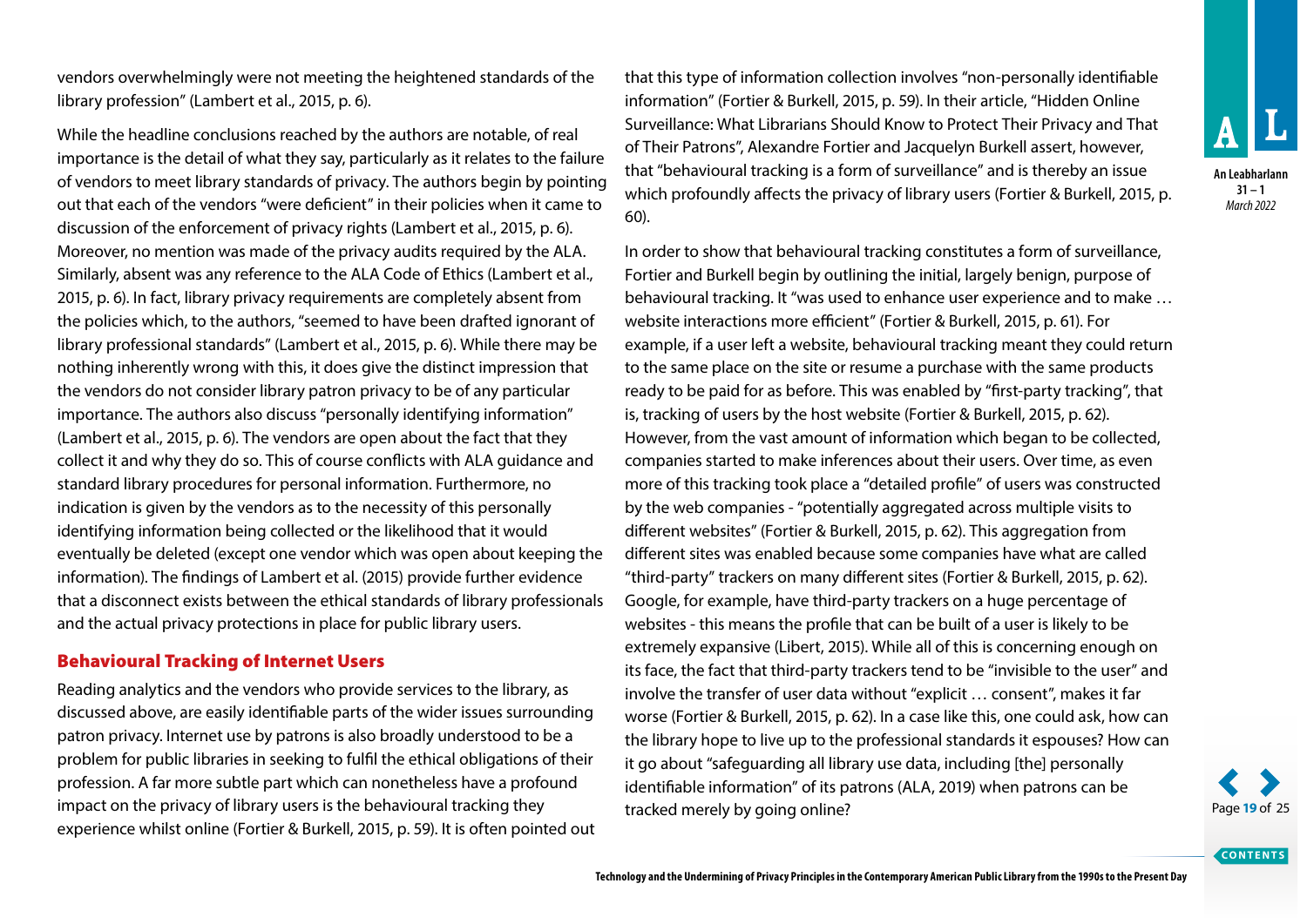### The Case for a Reconsideration of Library Privacy Principles

This paper has repeatedly noted the gap between library privacy standards and the realities in contemporary public libraries. Some authors, however, have tried to paint a picture of what a library which did live up to the standards of the profession would look like. David Irvin (2021) argues that libraries have an ethical responsibility not to turn their backs on privacy. Irvin's assertion is that to give up on privacy is to endanger "the relevance of the library" (2021, p. 3).

Irvin's paper, "Ethics, Encryption, and Evolving Concepts of Personal Privacy in the 'Black Box Library'", is something of a call to arms, and while he himself calls the article "an imaginative exercise", it is nonetheless filled with suggestions for how librarians could begin to fulfil the privacy obligations of their profession (2021, p. 2). The overarching ambition of the piece is to suggest that libraries become black boxes where users can access whatever reading materials, information, etc. they need but where none of the data which their activities create ever leaves the library. As Irvin says, "in the black box library, the vendor and library would be blind to all personal information included in active and previous transactions" (2021, p. 4). Irvin (2021) lays out a number of important steps which libraries can take to vastly improve patron privacy. These include "mass encryption, proxy services, legal enforcement of privacy provisions in vendor contracts [and] recordless inventory systems" (Irvin, 2021, p. 1).

So, it is not beyond the bounds of possibility that public libraries could seek to return to their roots and embrace strong patron privacy protections once again. However, it must be asked how realistic this change is - as we said, Irvin himself calls his article "an imaginative exercise" (2021, p. 2). Moreover, a public library system which sought to rebuild its offerings, from the ground up, would, at least initially, have to remove a lot of its services in order to ascertain whether they reached the standards expected. E-journals, e-books, streaming services, library computers, library Wi-Fi, integrated library systems and other services would all have to be analysed to see if they reached the standards expected. In some cases, it might then require a re-negotiation of a

contract with a vendor, in others the service might never come back. Either way, the service would be gone for a period of time which would surely lead to some public backlash. While some libraries might, it seems highly unlikely that most would have the determination to go through all of that.

The issues faced by public libraries in seeking to live up to their privacy principles while also offering patrons access to the latest technologies and services are not new. In 2001, Michael Gorman argued that "our privacy codes need to be updated so that we can deal with modern circumstances without ever compromising our core commitment to privacy" (p. 9). This paper follows Gorman (2001) in calling for an update to the privacy principles of the profession but does so as a means of re-aligning the ethics of the field of librarianship with the realities within which libraries now function. As we have shown, it does not seem that libraries are currently meeting the standards the profession has set for itself. Rather than continue to espouse something which has come to be little more than a token gesture, the profession should seek to engage with the reality of the situation. Revisiting and re-evaluating the ethical principles of the profession would lead to a more realistic and honest assessment of the library's place in the world. Finally, it would also free libraries to proudly offer the services and engage in the activities which it already does without continuously contradicting and undermining the profession's conception of itself.

*Peadar Claffey, BA, MLIS, Library Technician at the North Vancouver City Library*

### References

- American Library Association. (2008, January 22). *Code of ethics*. [https://web.archive.](https://web.archive.org/web/20140226215611/http://www.ala.org/advocacy/proethics/codeofethics/codeethics) [org/web/20140226215611/http://www.ala.org/advocacy/proethics/codeofethics/](https://web.archive.org/web/20140226215611/http://www.ala.org/advocacy/proethics/codeofethics/codeethics) [codeethics](https://web.archive.org/web/20140226215611/http://www.ala.org/advocacy/proethics/codeofethics/codeethics)
- American Library Association. (2019a, January 29). *Library bill of rights*. [https://www.ala.](https://www.ala.org/advocacy/intfreedom/librarybill/) [org/advocacy/intfreedom/librarybill/](https://www.ala.org/advocacy/intfreedom/librarybill/)
- Fortier, A. & Burkell, J. (2015). Hidden online surveillance: What librarians should know to protect their privacy and that of their patrons. *Information Technology and Libraries*, *34*(3), 59-72. [https://ir.lib.uwo.ca/cgi/viewcontent.cgi?referer=https://duckduckgo.](https://ir.lib.uwo.ca/cgi/viewcontent.cgi?referer=https://duckduckgo.com/&httpsredir=1&article=1054&context=fimspub) [com/&httpsredir=1&article=1054&context=fimspub](https://ir.lib.uwo.ca/cgi/viewcontent.cgi?referer=https://duckduckgo.com/&httpsredir=1&article=1054&context=fimspub) Page **20** of 25

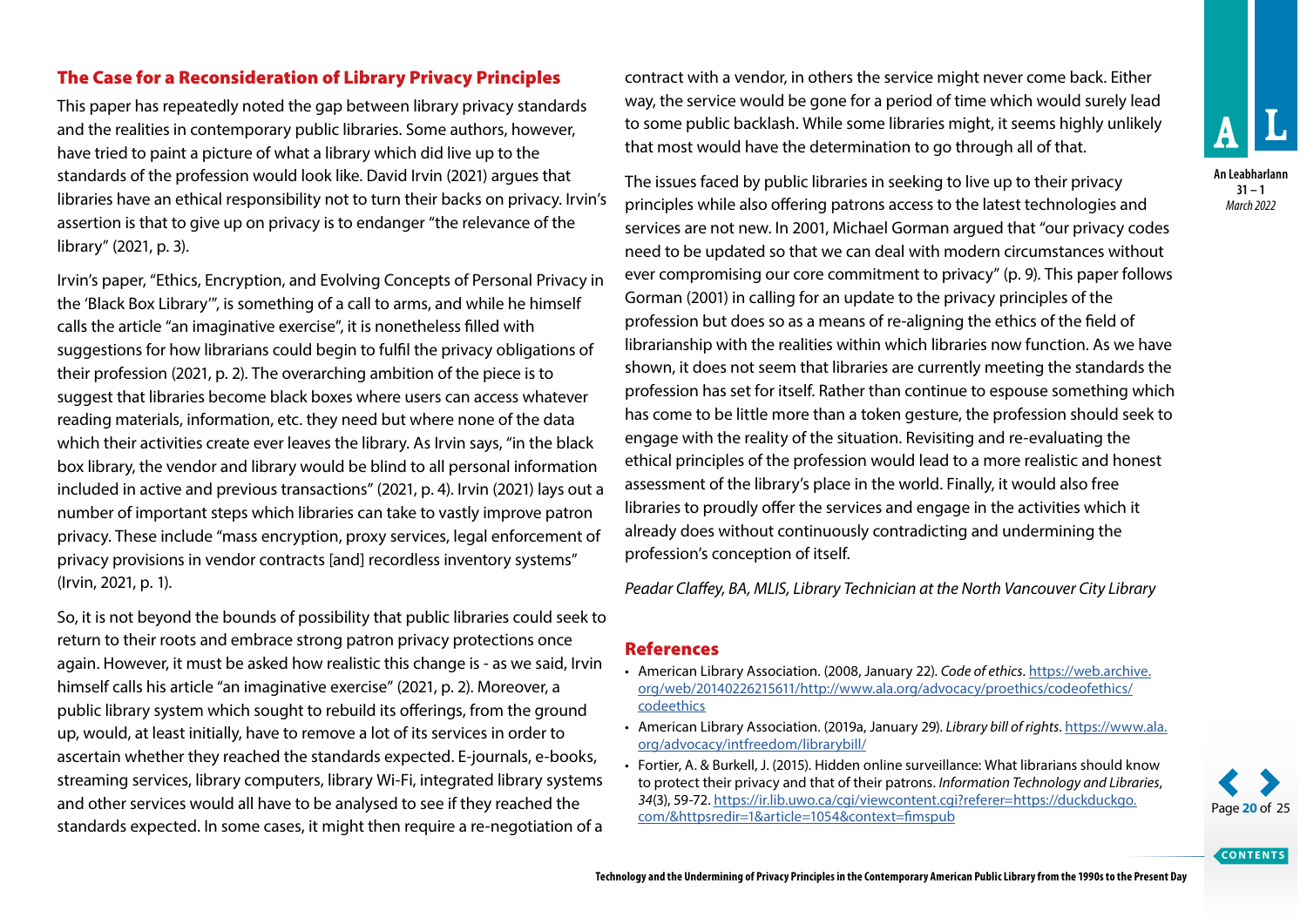- Gangadharan, S.P. (2016). Library privacy in practice: System change and challenges. *I/S: A Journal of Law and Policy for the Information Society*, *13*(1), 175-198. [https://eprints.lse.](https://eprints.lse.ac.uk/73001/2/Gangadharan_Library%252520privacy%252520in%252520practive%252520system%252520change%252520and%252520challenges_author_2017.pdf) [ac.uk/73001/2/Gangadharan\\_Library%20privacy%20in%20practive%20system%20](https://eprints.lse.ac.uk/73001/2/Gangadharan_Library%252520privacy%252520in%252520practive%252520system%252520change%252520and%252520challenges_author_2017.pdf) [change%20and%20challenges\\_author\\_2017.pdf](https://eprints.lse.ac.uk/73001/2/Gangadharan_Library%252520privacy%252520in%252520practive%252520system%252520change%252520and%252520challenges_author_2017.pdf)
- Glaser, A. & Macrina, A. (2014, October 20). *Librarians are dedicated to user privacy. The tech they have to use is not*. Slate. [https://slate.com/technology/2014/10/adobes-digital](https://slate.com/technology/2014/10/adobes-digital-editions-e-book-software-and-library-patron-privacy.html)[editions-e-book-software-and-library-patron-privacy.html](https://slate.com/technology/2014/10/adobes-digital-editions-e-book-software-and-library-patron-privacy.html)
- Gorman, M. (2001, August 16-25). *Privacy in the digital environment Issues for libraries*. [Paper presentation]. 67th IFLA Council and General Conference, Boston, USA. [https://](https://archive.ifla.org/IV/ifla67/papers/145-083e.pdf) [archive.ifla.org/IV/ifla67/papers/145-083e.pdf](https://archive.ifla.org/IV/ifla67/papers/145-083e.pdf)
- International Coalition of Library Consortia. (2002, July 1). *Privacy guidelines for electronic resources vendors*. [https://www.icolc.net/statement/privacy-guidelines](https://www.icolc.net/statement/privacy-guidelines-electronic-resources-vendors)[electronic-resources-vendors](https://www.icolc.net/statement/privacy-guidelines-electronic-resources-vendors)
- International Federation of Library Associations and Institutions. (2016). *Code of ethics for librarians and other information workers*. [https://www.ifla.org/publications/](https://www.ifla.org/publications/node/11092%23privacy) [node/11092#privacy](https://www.ifla.org/publications/node/11092%23privacy) [https://www.ifla.org/publications/ifla-code-of-ethics-for](https://www.ifla.org/publications/ifla-code-of-ethics-for-librarians-and-other-information-workers-full-version/)[librarians-and-other-information-workers-full-version/](https://www.ifla.org/publications/ifla-code-of-ethics-for-librarians-and-other-information-workers-full-version/)
- Irvin, D. (2021). Ethics, encryption, and evolving concepts of personal privacy in the 'black box library'. *The Serials Librarian*. 10.1080/0361526X.2021.1875960
- Kritikos, K.C. & Zimmer, M. (2017). Privacy policies and practices with cloud-based services in public libraries: An exploratory case of bibliocommons. *Journal of Intellectual Freedom and Privacy*, *2*(1), 23-37. 10.5860/jifp.v2i1.6252
- Lambert, A.D., Parker, M., & Bashir, M. (2015). Library patron privacy in jeopardy: An analysis of the privacy policies of digital content vendors. *Proceedings of the Association for Information Science and Technology*, *52*(1), 1-9. 10.1002/pra2.2015.145052010044
- Libert, T. (2015). Privacy implications of health information seeking on the web. *Communications of the ACM*, *58*(3), 68-77. 10.1145/2658983
- Library Association of Ireland. (2007). *Code of ethics*. [https://www.ifla.org/wp-content/](https://www.ifla.org/wp-content/uploads/2019/05/assets/faife/nationalcodeofethics/irelandlaicodeofethics1.pdf) [uploads/2019/05/assets/faife/nationalcodeofethics/irelandlaicodeofethics1.pdf](https://www.ifla.org/wp-content/uploads/2019/05/assets/faife/nationalcodeofethics/irelandlaicodeofethics1.pdf)
- Macrina, A. & Glaser, A. (2014, September 23). *Radical librarianship: How ninja librarians are ensuring patrons' electronic privacy.* Boing Boing. [https://boingboing.net/2014/09/13/](https://boingboing.net/2014/09/13/radical-librarianship-how-nin.html) [radical-librarianship-how-nin.html](https://boingboing.net/2014/09/13/radical-librarianship-how-nin.html)
- Lynch, C. (2017). The rise of reading analytics and the emerging calculus of reader privacy in the digital world. *First Monday*, *22*(4). [https://www.firstmonday.org/ojs/index.](https://www.firstmonday.org/ojs/index.php/fm/article/view/7414) [php/fm/article/view/7414](https://www.firstmonday.org/ojs/index.php/fm/article/view/7414)
- Zimmer, M. (2013a). Assessing the treatment of patron privacy in library 2.0 literature. *Information Technology and Libraries*, *32*(2), 29-41. 10.6017/ital.v32i2.3420
- Zimmer, M. (2013b). Patron privacy in the "2.0" era: Avoiding the faustian bargain of library 2.0. *Journal of Information Ethics*, *22*(1), 44-59. 10.3172/JIE.22.1.44



**An Leabharlann 31 – 1** *March 2022*

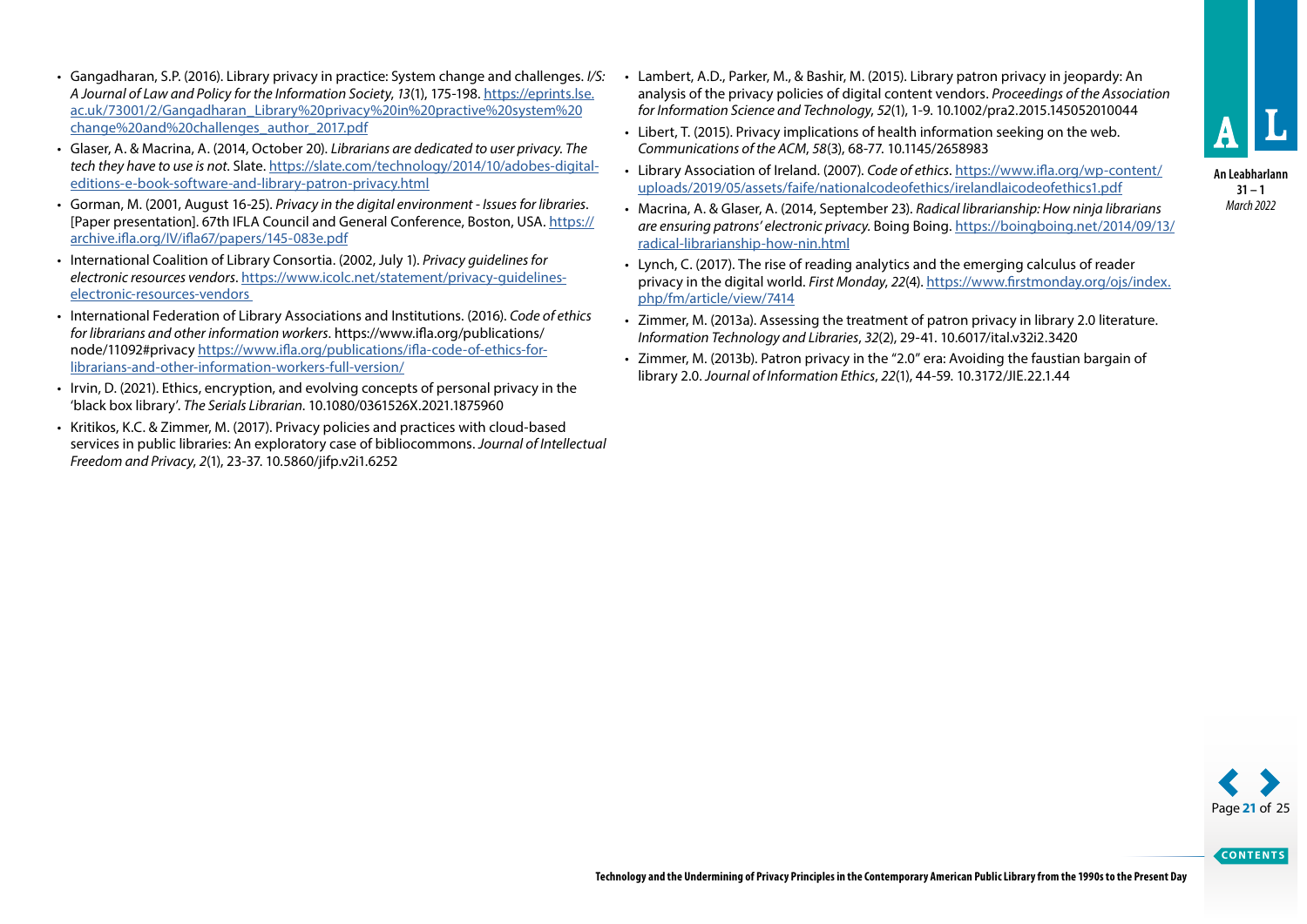## <span id="page-21-0"></span>**Noel Hughes, President of the Library Association of Ireland**



**An Leabharlann 31 – 1** *March 2022*



Noel's academic awards included Fellowship of the Library Association of Ireland (FLAI) which was earned in 1982 on completion of his thesis, *Irish Engineering 1760 – 1960 (1982).* He was elected to Associeteship of the Library Association of Ireland (ALAI) in 1989, held a MIInfSc from the Institute of Information Scientists and was also a Member of CILIP UK (MCLIP).

Noel's career postings included that of Library Officer and then Head, Library and Information Services, at An Foras Forbartha [The National Institute for Physical Planning and Construction Research]. On the reorganisation of An Foras Forbartha, a process which in 1988 led to the establishment of the

Environmental Research Unit (ERU) Noel took over responsibility for the library of the Department of the Environment in addition to that of the ERU. In 1990, he was appointed Chief Librarian at ENFO, the public environmental information service then under the auspices of the Department of the Environment and Local Government. In this capacity, he oversaw the development of a specialist library dealing with environmental issues and the introduction of innovative educational programmes for school children which were complemented by a series of exhibitions, workshops and informational material. The material formed a key educational resource for people of all ages and was widely availed of by public libraries in Dublin and throughout the country, providing an accessible entry point for all to critical information about the rapidly changing environment.

His contribution to the library profession is well known in Ireland but Noel's knowledge and the skills which he shared at an international level also merit being recorded. In 1977, for example, Noel's contribution to the world of environmental information found him in India working to develop a resource which extended throughout South East Asia. During the 1980s, he

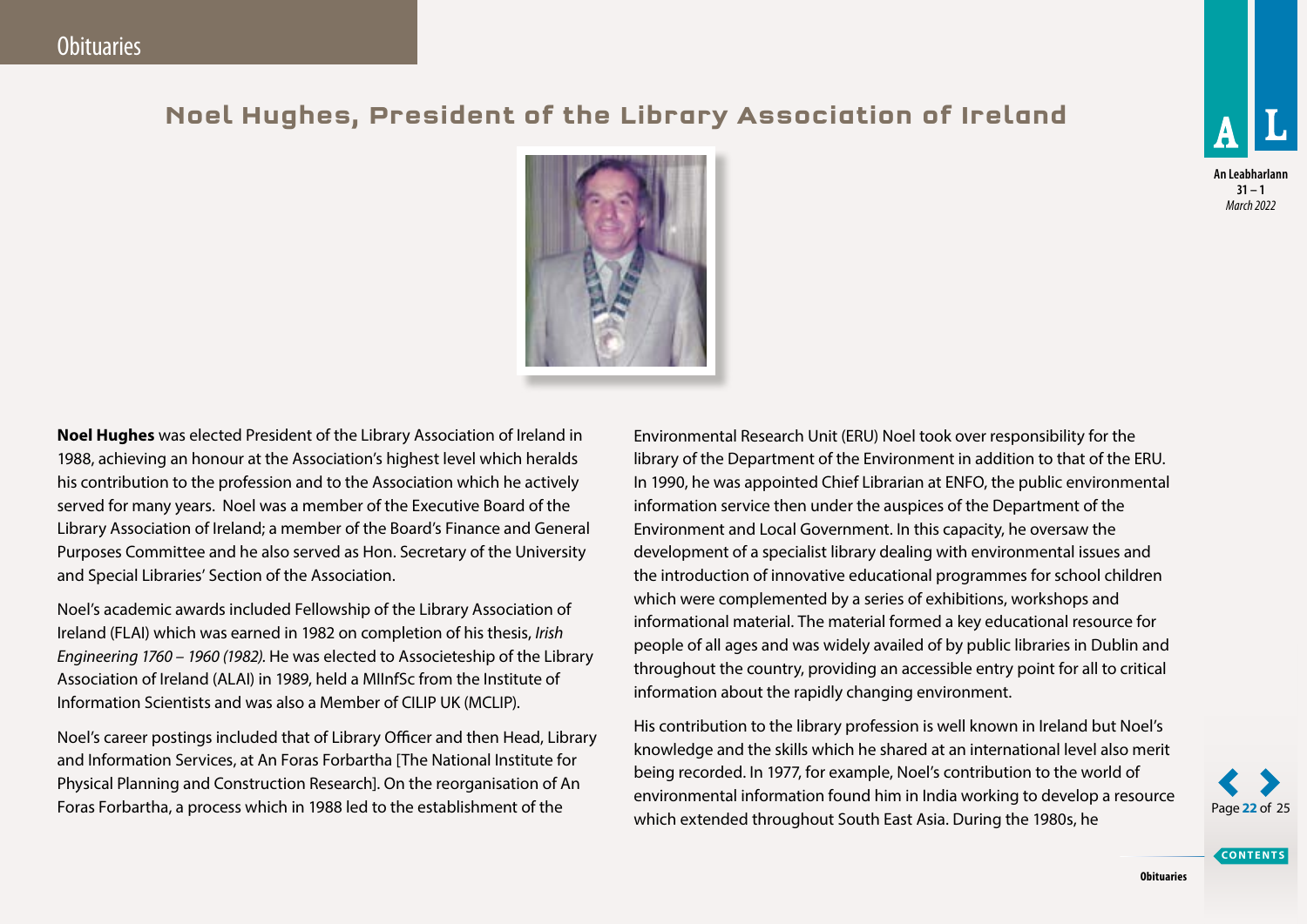### **Obituaries**

represented Ireland on European Union environmental committees, was involved with United Nations Environment Programme (UNEP) in Nairobi, and in 1997, he was Chairman of a World Environmental Conference in Moscow. The 1990s saw him involved in environmental information work in Eastern Europe, in Trinidad and Tobago and working to promote UNEP developed databases for nine Sub-Saharan African countries. As part of this involvement, Noel provided training sessions in Dublin and in Africa using then innovative processes through which countries could engage, on-line, in data sharing.

There are many contributions in the professional press which bear Noel's name but I acknowledge in particular his work in researching and publishing a listing of those who held the office of President of the Library Association of Ireland during the period 1929 - 1988. The list was published in *Libraries of Dublin: Proceedings of a Conference held on 14th-16th October 1988 as part of the City's Millennium Celebrations, Library Association of Ireland 1989.*

Noel was a professional librarian who ably represented his profession and the Library Association of Ireland, as its President, at home and when overseas.

But he was also a gentleman with a capacity, as I discovered during our attendances at library conferences in Ireland and abroad during the late 1980s into the 2000s, to make and sustain friendships both within the library and information profession and in the many sporting and voluntary associations of which he was a member. It will be no surprise to note that his interest in tennis and golf led Noel to membership of Sutton Tennis Club and of Donabate Golf Club but it is perhaps less known, that for many years, Noel acted quietly as a Volunteer fundraiser for St Michael's House, Dublin.

His quiet words of friendship and common sense will be missed by all who knew him. May he rest in peace and remain always in our collective memory.

*Deirdre Ellis-King* 



**An Leabharlann 31 – 1** *March 2022*

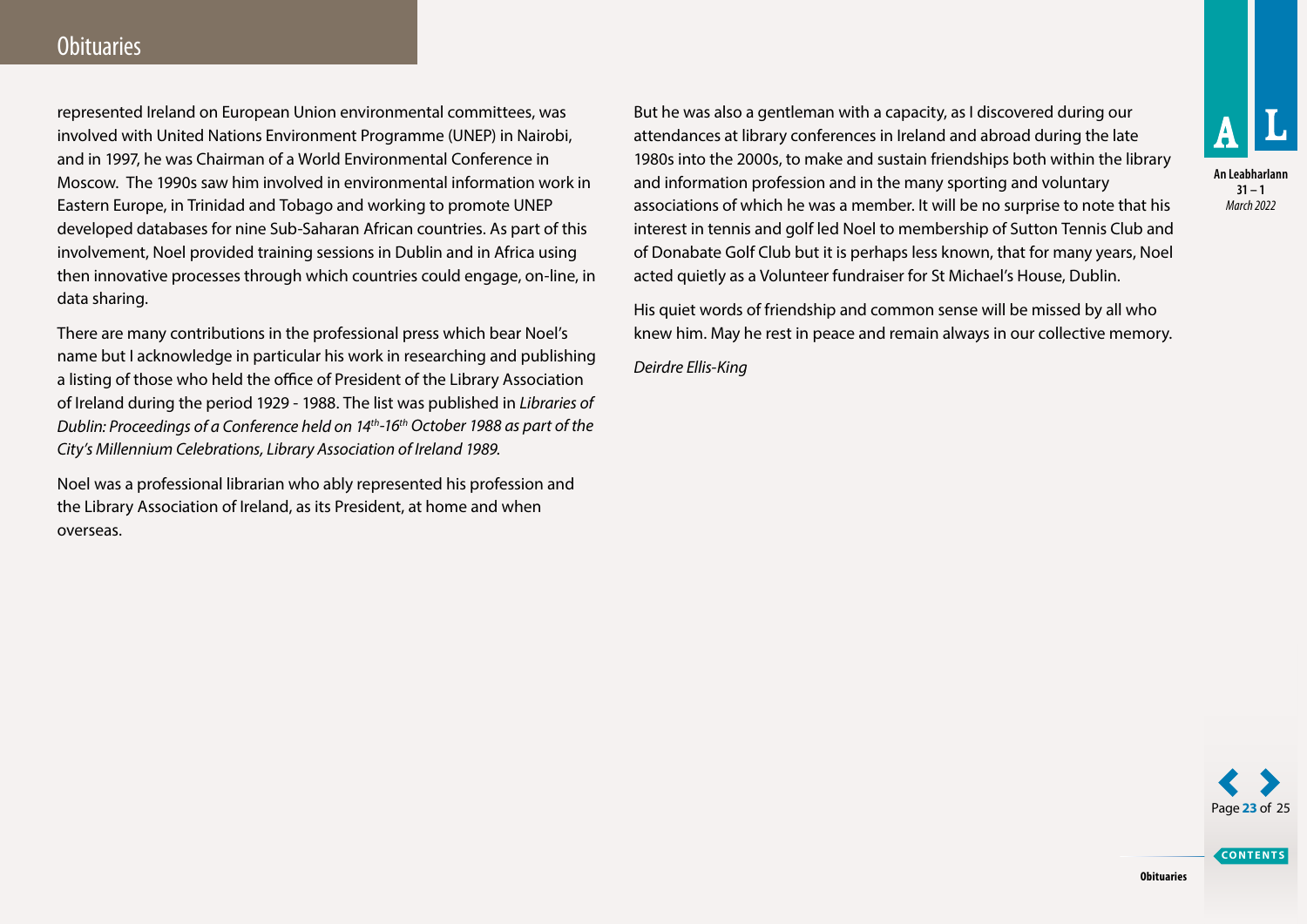

**An Leabharlann 31 – 1** *March 2022*

### **Teresa Whitington RIP**

<span id="page-23-0"></span>Dr Teresa Whitington, the recently retired librarian at the Central Catholic Library in Merrion Square, died unexpectedly on 24 October 2021. She had been at the library since 1997, and was greatly respected by the members the library and her friends and colleagues in the Irish library world.

She held a doctorate in French language and literature for a thesis on Marcel Proust's multi-volume novel *In Search of Times Past*. Aside from her academic achievements she was involved in societies and groups in several fields.

*PC*



**CONTENTS**

We have commissioned Peter Costello, the author, editor and literary critic, the former Honorary Librarian of the Central Catholic Library, to write an obituary of Teresa which will appear in the October 2022 issue of an *An Leabarlann: The Irish Library*

**Obituaries**